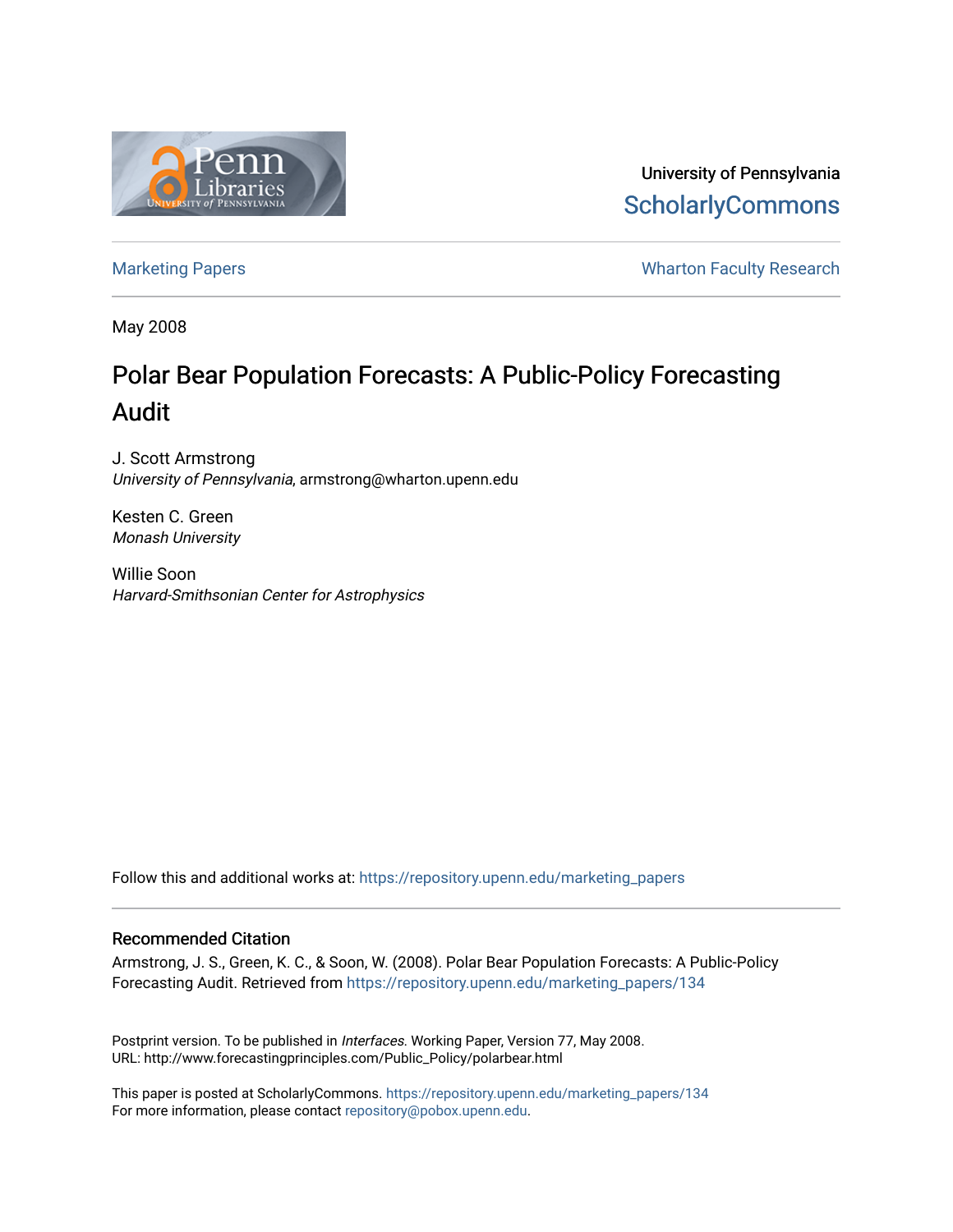# Polar Bear Population Forecasts: A Public-Policy Forecasting Audit

# **Abstract**

Calls to list polar bears as a threatened species under the United States Endangered Species Act are based on forecasts of substantial long-term declines in their population. Nine government reports were written to help U.S. Fish and Wildlife Service managers decide whether or not to list polar bears as a threatened species. We assessed these reports based on evidence-based (scientific) forecasting principles. None of the reports referred to sources of scientific forecasting methodology. Of the nine, Amstrup, Marcot, and Douglas (2007) and Hunter et al. (2007) were the most relevant to the listing decision, and we devoted our attention to them. Their forecasting procedures depended on a complex set of assumptions, including the erroneous assumption that general circulation models provide valid forecasts of summer sea ice in the regions that polar bears inhabit. Nevertheless, we audited their conditional forecasts of what would happen to the polar bear population assuming, as the authors did, that the extent of summer sea ice would decrease substantially during the coming decades. We found that Amstrup et al. properly applied 15 percent of relevant forecasting principles and Hunter et al. 10 percent. Averaging across the two papers, 46 percent of the principles were clearly contravened and 23 percent were apparently contravened. Consequently, their forecasts are unscientific and inconsequential to decision makers. We recommend that researchers apply all relevant principles properly when important public-policy decisions depend on their forecasts.

# **Comments**

Postprint version. To be published in Interfaces. Working Paper, Version 77, May 2008. URL: http://www.forecastingprinciples.com/Public\_Policy/polarbear.html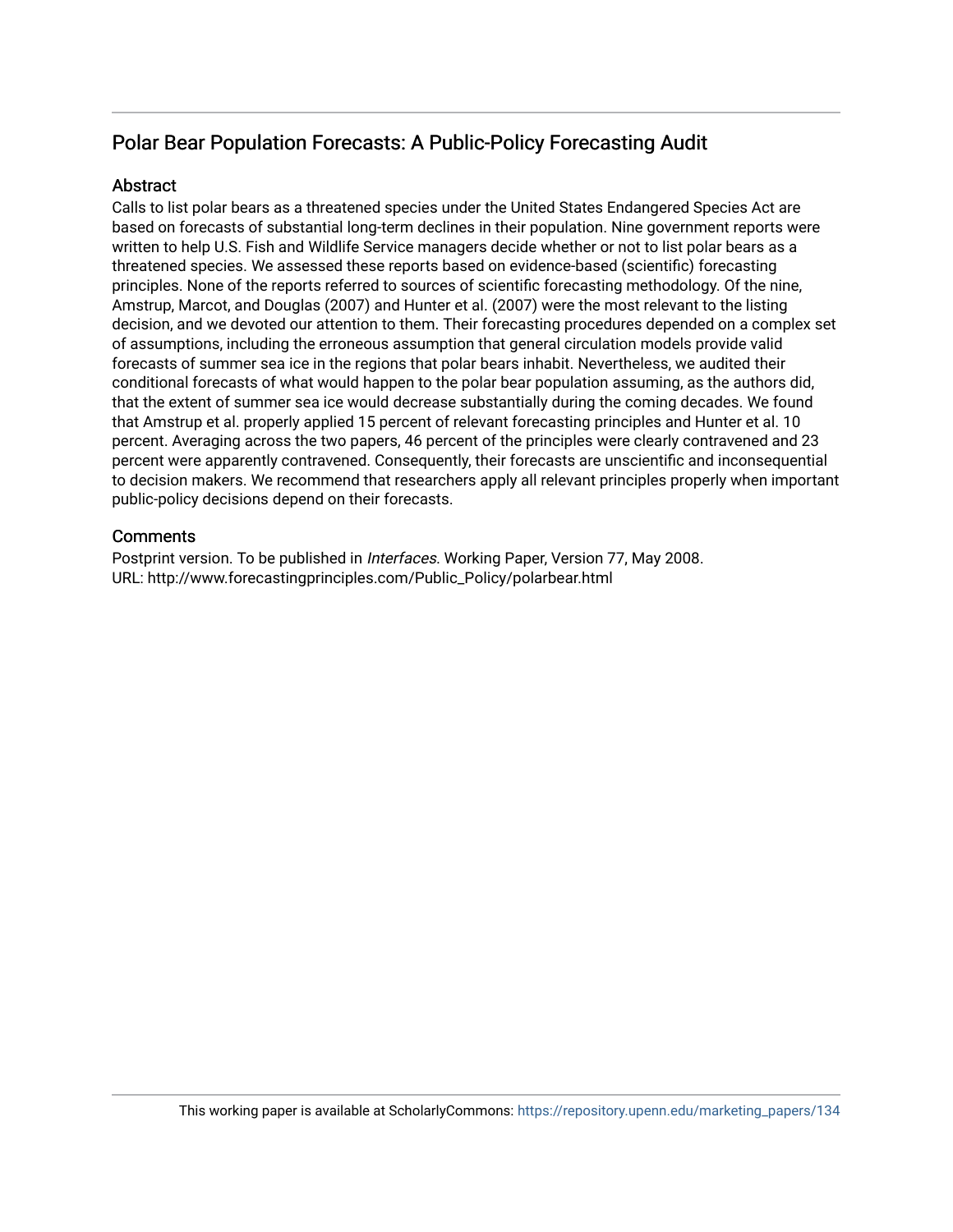# **Polar Bear Population Forecasts: A Public-Policy Forecasting Audit**

**Version 80:** Forthcoming in *Interfaces*

J. Scott Armstrong

The Wharton School, University of Pennsylvania, Philadelphia, Pennsylvania 19104

armstrong@wharton.upenn.edu

Kesten C. Green

Business and Economic Forecasting, Monash University, Vic 3800, Australia.

kesten@kestencgreen.com

Willie Soon

Harvard-Smithsonian Center for Astrophysics, Cambridge, Massachusetts 02138

wsoon@cfa.harvard.edu

# **Abstract**

Calls to list polar bears as a threatened species under the United States Endangered Species Act are based on forecasts of substantial long-term declines in their population. Nine government reports were written to help U.S. Fish and Wildlife Service managers decide whether or not to list polar bears as a threatened species. We assessed these reports based on evidence-based (scientific) forecasting principles. None of the reports referred to sources of scientific forecasting methodology. Of the nine, Amstrup, Marcot, and Douglas (2007) and Hunter et al. (2007) were the most relevant to the listing decision, and we devoted our attention to them. Their forecasting procedures depended on a complex set of assumptions, including the erroneous assumption that general circulation models provide valid forecasts of summer sea ice in the regions that polar bears inhabit. Nevertheless, we audited their conditional forecasts of what would happen to the polar bear population *assuming*, as the authors did, that the extent of summer sea ice would decrease substantially during the coming decades. We found that Amstrup et al. properly applied 15 percent of relevant forecasting principles and Hunter et al. 10 percent. Averaging across the two papers, 46 percent of the principles were clearly contravened and 23 percent were apparently contravened. Consequently, their forecasts are unscientific and inconsequential to decision makers. We recommend that researchers apply *all* relevant principles properly when important public-policy decisions depend on their forecasts.

*Key words*: adaptation; bias; climate change; decision making; endangered species; expert opinion; extinction; evaluation; evidence-based principles; expert judgment; extinction; forecasting methods; global warming; habitat loss; mathematical models; scientific method; sea ice.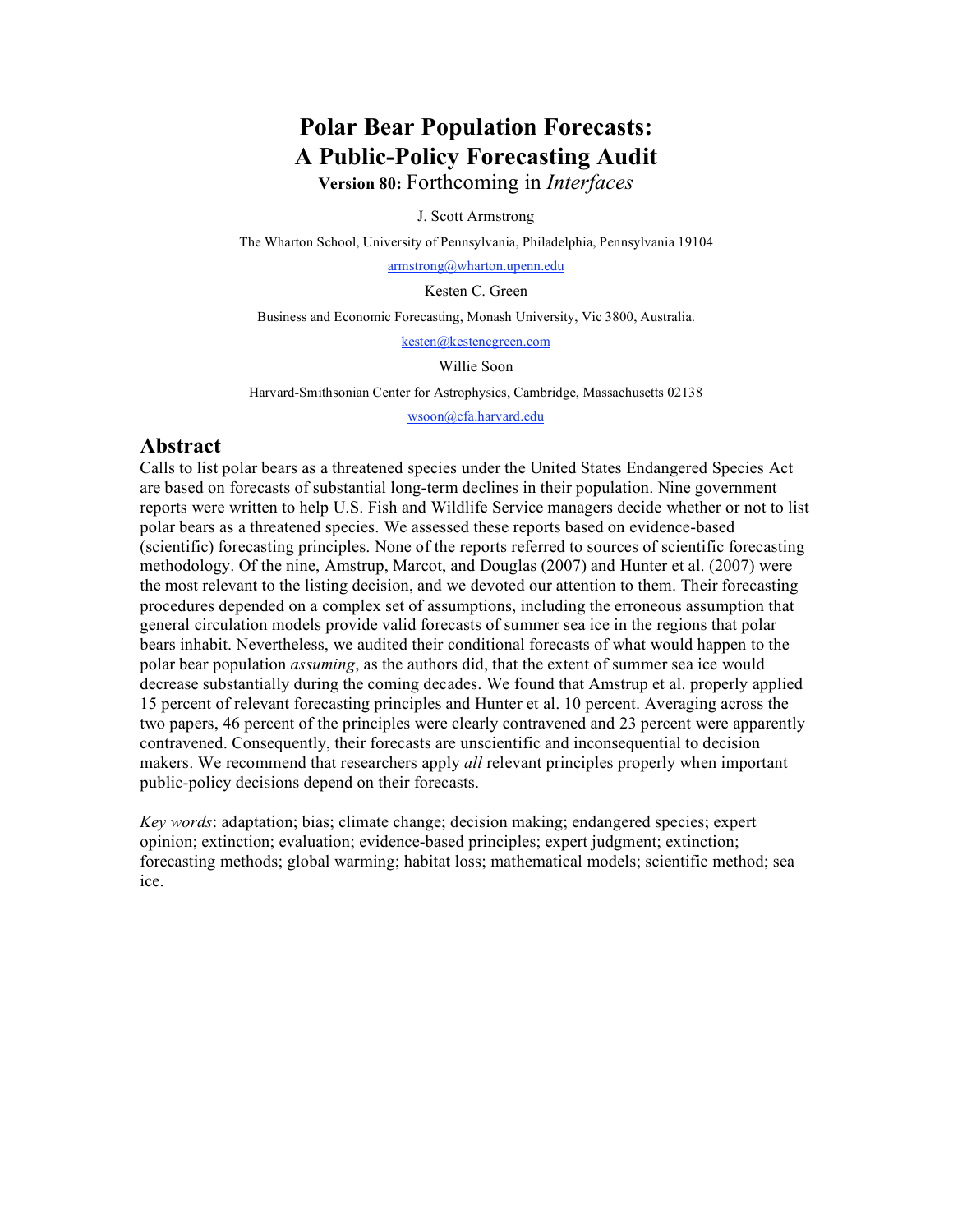**D**espite widespread agreement that the polar bear population increased during recent years following the imposition of stricter hunting rules (Prestrud and Stirling 1994), new concerns have been expressed that climate change will threaten the survival of some subpopulations in the  $21<sup>st</sup>$ century. Such concerns led the U.S. Fish and Wildlife Service to consider listing polar bears as a threatened species under the United States Endangered Species Act. To list a species that is currently in good health must surely require valid forecasts that its population would, if it were not listed, decline to levels that threaten the viability of the species. The decision to list polar bears thus rests on long-term forecasts.

The U.S. Geological Survey commissioned nine administrative reports to satisfy the request of the Secretary of the Interior and the Fish and Wildlife Service to conduct analyses. Our objective was to determine if the forecasts were derived from accepted scientific procedures. We first examined the references in the nine government reports. We then assessed the forecasting procedures described in two of the reports relative to forecasting principles. The forecasting principles that we used are derived from evidence obtained from scientific research that has shown the methods that provide the most accurate forecasts for a given situation and the methods to avoid.

## **Scientific Forecasting Procedures**

Scientists have studied forecasting since the 1930s; Armstrong (1978, 1985) provides summaries of important findings from the extensive forecasting literature.

In the mid 1990s, Scott Armstrong established the Forecasting Principles Project to summarize all useful knowledge about forecasting. The evidence was codified as principles, or condition-action statements, to provide guidance on which methods to use under different circumstances. The project led to the *Principles of Forecasting* handbook (Armstrong 2001). Forty internationally recognized forecasting-method experts formulated the principles and 123 reviewed them. We refer to the evidence-based methods as scientific forecasting procedures.

The strongest evidence is derived from empirical studies that compare the performance of alternative methods; the weakest is based on received wisdom about proper procedures. Ideally, performance is assessed by the ability of the selected method to provide useful *ex ante* forecasts. However, some of the principles seem self-evident (e.g., "provide complete, simple, and clear explanations of methods") and, as long as they were unchallenged by the available evidence, were included in the principles list.

The principles were derived from many fields, including demography, economics, engineering, finance, management, medicine, psychology, politics, and weather; this ensured that they encapsulated all relevant evidence and would apply to all types of forecasting problems. Some reviewers of our research have suggested that the principles do not apply to the physical sciences. When we asked them for evidence to support that assertion, we did not receive useful responses. Readers can examine the principles and form their own judgments on this issue. For example, does the principle, "Ensure that information is reliable and that measurement error is low," not apply when forecasting polar bear numbers?

The forecasting principles are available at www.forecastingprinciples.com, a website that the International Institute of Forecasters sponsors. The directors of the site claim that it provides "all useful knowledge about forecasting" and invite visitors to submit any missing evidence. The website also provides forecasting audit software that includes a summary of the principles (which currently number 140) and the strength of evidence for each principle; Armstrong (2001) and papers posted on the website provide details.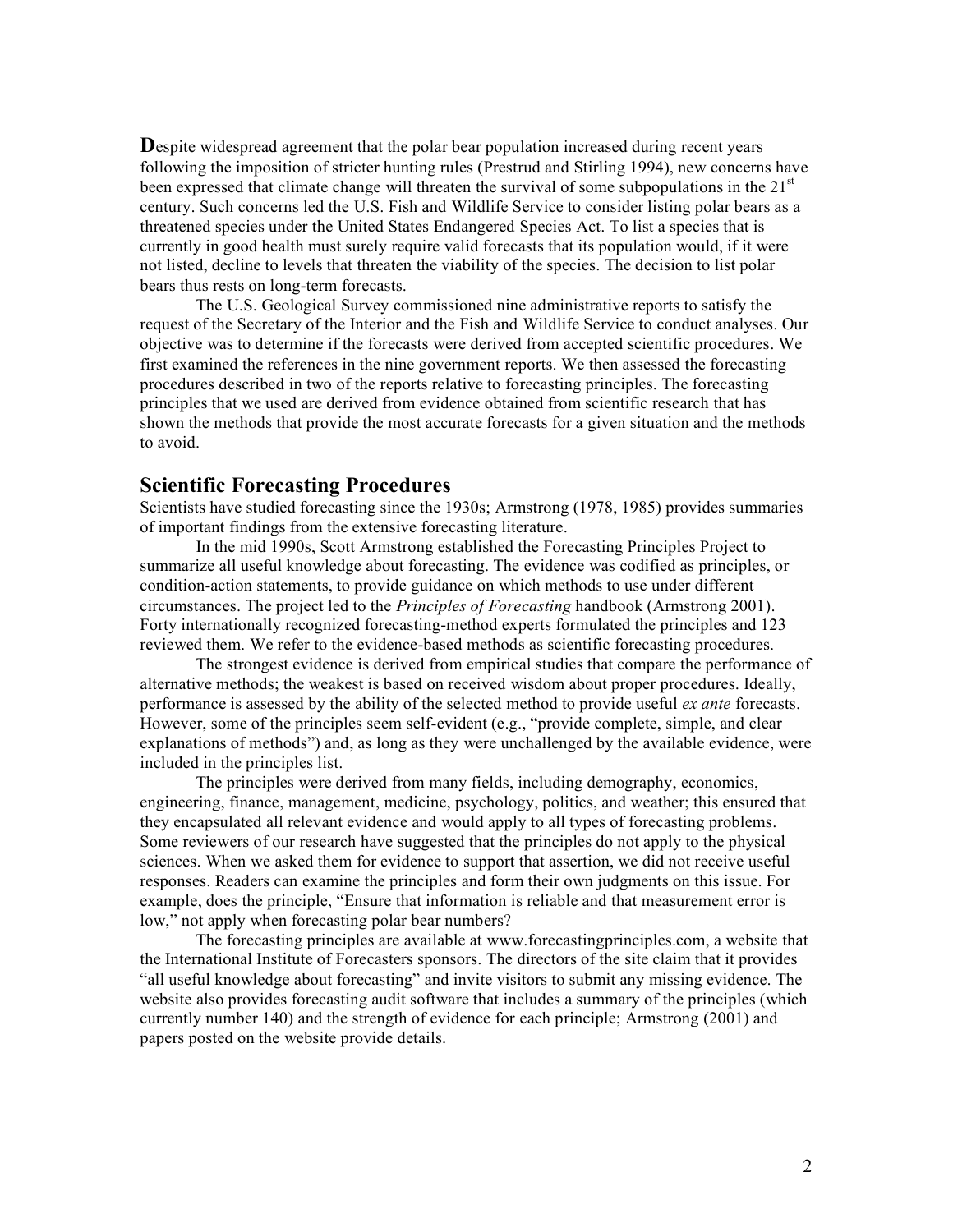# **General Assessment of Long-Term Polar Bear Population Forecasts**

We examined all references cited in the nine U.S. Geological Survey Administrative Reports posted on the iInternet at http://usgs.gov/newsroom/special/polar\_bears/. The reports, which included 444 unique references, were Amstrup, Marcot, and Douglas (2007), Bergen et al (2007), DeWeaver (2007), Durner et al. (2007), Hunter et al. (2007), Obbard et al. (2007), Regehr et al. (2007), Rode, Amstrup, and Regehr (2007), and Stirling et al. (2007). We were unable to find references to evidence that the forecasting methods described in the reports had been validated.

## **Forecasting Audit of Key Reports Prepared to Support the Listing of Polar Bears**

We audited the forecasting procedures in the reports that we judged provided the strongest support (i.e., forecasts) for listing polar bears. We selected Amstrup, Marcot, and Douglas (2007), which we will refer to as AMD, because the press had discussed their forecast widely. We selected Hunter et al. (2007), which we will refer to as H6, because the authors used a substantially different approach to the one reported in AMD.

The reports provide forecasts of polar bear populations for 45, 75, and 100 years from the year 2000 and make recommendations with respect to the polar bear-listing decision. However, their recommendations do not follow logically from their research because they only make forecasts of the polar bear population. To make policy recommendations based on forecasts, the following assumptions are necessary:

- 1. Global warming will occur and will reduce the amount of summer sea ice;
- 2. Polar bears will not adapt; thus, they will obtain less food than they do now by hunting from the sea-ice platform;
- 3. Listing polar bears as a threatened or endangered species will result in policies that will solve the problem without serious detrimental effects; and
- 4. Other policies would be inferior to those that depend on an Endangered Species Act listing.

Regarding the first assumption, both AMD and H6 assumed that general circulation models (GCMs) provide scientifically valid forecasts of global temperature and the extent and thickness of sea ice. AMD stated: "Our future forecasts are based largely on information derived from general circulation model (GCM) projections of the extent and spatiotemporal distribution of sea ice" (p. 2 and Figure 2 on p. 83 of AMD). H6 stated that "we extracted forecasts of the availability of sea ice for polar bears in the Southern Beaufort Sea region, using monthly forecasts of sea-ice concentrations from 10 IPCC [Intergovernmental Panel on Climate Change] Fourth Assessment Report (AR4) fully-coupled general circulation models" (p. 11). That is, the forecasts of both AMD and H6 are conditional on long-term global warming leading to a dramatic reduction in Arctic sea ice during melt-back periods in spring, late summer, and fall.

Green and Armstrong (2007) examined long-term climate-forecasting efforts and were unable to find a single forecast of global warming that was based on scientific methods. When they audited the GCM climate modelers' procedures, they found that only 13 percent of the relevant forecasting principles were followed properly; some contraventions of principles were critical. Their findings were consistent with earlier cautions. For example, Soon et al. (2001) found that the current generation of GCMs is unable to meaningfully calculate the effects that additional atmospheric carbon dioxide has on the climate. This is because of the uncertainty about the past and present climate and ignorance about relevant weather and climate processes. Some climate modelers state that the GCMs do *not* provide forecasts. According to one of the lead authors of the IPCC's AR4 (Trenberth 2007),

…there are no predictions by IPCC at all. And there never have been. The IPCC instead proffers "what if" projections of future climate that correspond to certain emissions scenarios. There are a number of assumptions that go into these emissions scenarios. They are intended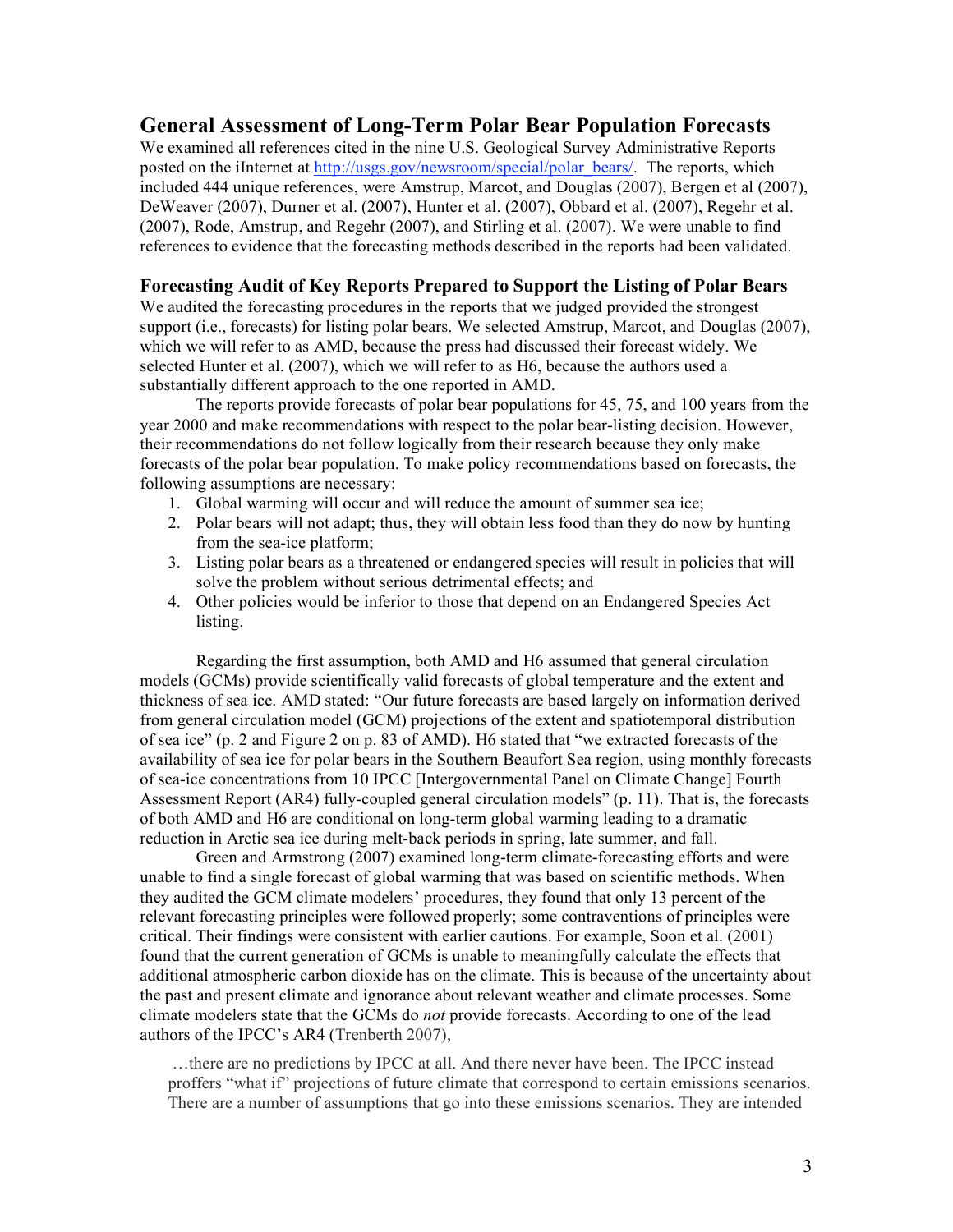to cover a range of possible self consistent "story lines" that then provide decision makers with information about which paths might be more desirable.

AMD and H6 provided no scientific evidence to support their assumptions about any of the four issues that we identified above. Thus, their forecasts are of no value to decision makers. Nevertheless, we audited their polar bear-population forecasting procedures to assess if they would have produced valid forecasts *if* the underlying assumptions had been valid.

In conducting our audits, we read AMD and H6 and independently rated the forecasting procedures described in the reports by using the forecasting audit software mentioned above. The rating scale ranged from  $-2$  to  $+2$ ; the former indicated that the procedures contravene the principle; the latter signified that it is properly applied. Following the initial round of ratings, we examined differences in our ratings to reach consensus. When we had difficulty in reaching consensus, we moved ratings toward "0." Principle 1.3 (*Make sure forecasts are independent of politics)* is an example of a principle that was contravened in both reports (indeed, in all nine). By politics, we mean any type of organizational bias or pressure. It is not unusual for different stakeholders to prefer particular forecasts; however, if forecasters are influenced by such considerations, forecast accuracy could suffer. The header on the title page of each of the nine reports suggests how the authors interpreted their task: "USGS Science Strategy to Support U.S. Fish and Wildlife Service Polar Bear Listing Decision." A more neutral statement of purpose might have read "Forecasts of the polar bear population under alternative policy regimes."

While it was easy to code the two reports' procedures against Principle 1.3, the ratings were subjective for many principles. Despite the subjectivity, our ratings after the first round of analyses for each report were substantially in agreement. Furthermore, we readily achieved consensus by the third round.

The two reports did not provide sufficient detail to allow us to rate some of the relevant principles. As a result, we contacted the report authors for additional information. We also asked them to review the ratings that we had made and to provide comments. In their replies, the report authors refused to provide any responses to our requests. (See #2 in the *Author comments* section at the end of this paper.)

In December 2007, we sent a draft of this article to all authors whose works we cited substantively and asked them to inform us if we had misinterpreted their findings. None objected to our interpretations. We also invited each author to review our paper, but received no reviews from our requests.

# **Audit Findings for AMD**

In auditing AMD's forecasting procedures, we first agreed that 24 of the 140 forecasting principles were irrelevant to the forecasting problem they were trying to address. We then examined principles for which our ratings differed. The process involved three rounds of consultation; after two rounds, we were able to reach consensus on ratings against all 116 relevant principles. We were unable to rate AMD's procedures against 26 relevant principles (Table A3) because the paper lacked the necessary information. Tables A1, A2, A3, and A4 provide full disclosure of our AMD ratings.

Overall, we found that AMD definitely contravened 41 principles and apparently contravened an additional 32 principles. The authors provided no justifications for the contraventions. Of the 116 relevant principles, we could only find evidence that AMD properly applied 17 (14.7 percent) (Table A4).

In the remainder of this section, we will describe some of the more serious problems with the AMD forecasting procedures by listing a selected principle and then explaining how AMD addressed it.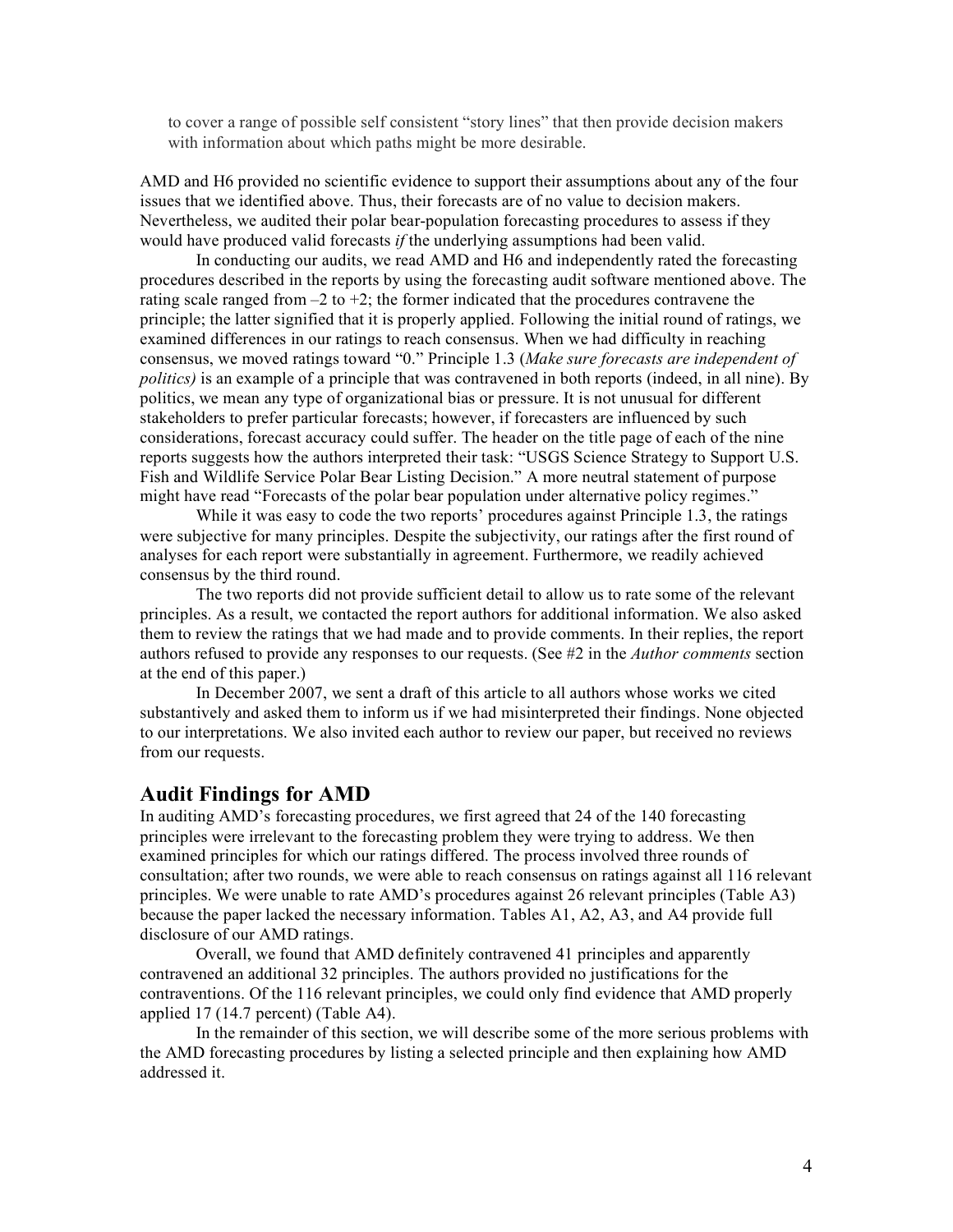#### *Principle 6.7: Match the forecasting method(s) to the situation.*

The AMD forecasts rely on the opinions of a single polar bear expert. The report authors transformed these opinions into a complex set of formulae without using evidence-based forecasting principles. In effect the formulae were no more than a codification of the expert's unaided judgments, which are not appropriate for forecasting in this situation.

One of the most counter-intuitive findings in forecasting is that judgmental forecasts by experts who ignore accepted forecasting principles have little value in complex and uncertain situations (Armstrong 1978, p. 91-96; Tetlock 2005). This finding applies whether the opinions are expressed in words, spreadsheets, or mathematical models. In relation to the latter, Pilkey and Pilkey-Jarvis (2007) provide examples of the failure of domain experts' mathematical models when they are applied to diverse natural science problems including fish stocks, beach engineering, and invasive plants. This finding also applies regardless of the amount and quality of information that the experts use because of the following:

- 1. Complexity: People cannot assess complex relationships through unaided observations.
- 2. Coincidence: People confuse correlation with causation.
- 3. Feedback: People making judgmental predictions typically do not receive unambiguous feedback that they can use to improve their forecasting.
- 4. Bias: People have difficulty in obtaining or using evidence that contradicts their initial beliefs. This problem is especially serious among people who view themselves as experts.

Despite the lack of validity of expert unaided forecasts, many public-policy decisions are based on such forecasts. Research on persuasion has shown that people have substantial faith in the value of such forecasts and that faith increases when experts agree with one another. Although they may seem convincing at the time, expert forecasts can, a few years later, serve as important cautionary tales. Cerf and Navasky's (1998) book contains 310 pages of examples of false expert forecasts, such as the Fermi award-winning scientist John von Neumann's 1956 prediction that "A few decades hence, energy may be free." Examples of expert climate forecasts that turned out to be wrong are easy to find, such as UC Davis ecologist Kenneth Watt's prediction during an Earth day speech at Swarthmore College (April 22, 1970) that "If present trends continue, the world will be about four degrees colder in 1990, but eleven degrees colder in the year 2000. This is about twice what it would take to put us into an ice age."

Tetlock (2005) recruited 284 people whose professions included "commenting or offering advice on political and economic trends." He picked topics (geographic and substantive) both within and outside of their areas of expertise and asked them to forecast the probability that various situations would or would not occur. By 2003, he had accumulated more than 82,000 forecasts. The experts barely, if at all, outperformed non-experts; neither group did well against simple rules.

Despite the evidence showing that expert forecasts are of no value in complex and uncertain situations, people continue to believe in experts' forecasts The first author's review of empirical research on this problem led him to develop the "seer-sucker theory," which states that "No matter how much evidence exists that seers do not exist, seers will find suckers" (Armstrong 1980).

#### *Principle 7.3: Be conservative in situations of high uncertainty or instability.*

Forecasts should be conservative when a situation is unstable, complex, or uncertain. Being conservative means moving forecasts towards "no change" or, in cases that exhibit a wellestablished long-term trend and where there is no reason to expect the trend to change, being conservative means moving forecasts toward the trend line. A long-term trend is one that has been evident over a period that is *much longer* than the period being forecast. Conservatism is a fundamental principle in forecasting.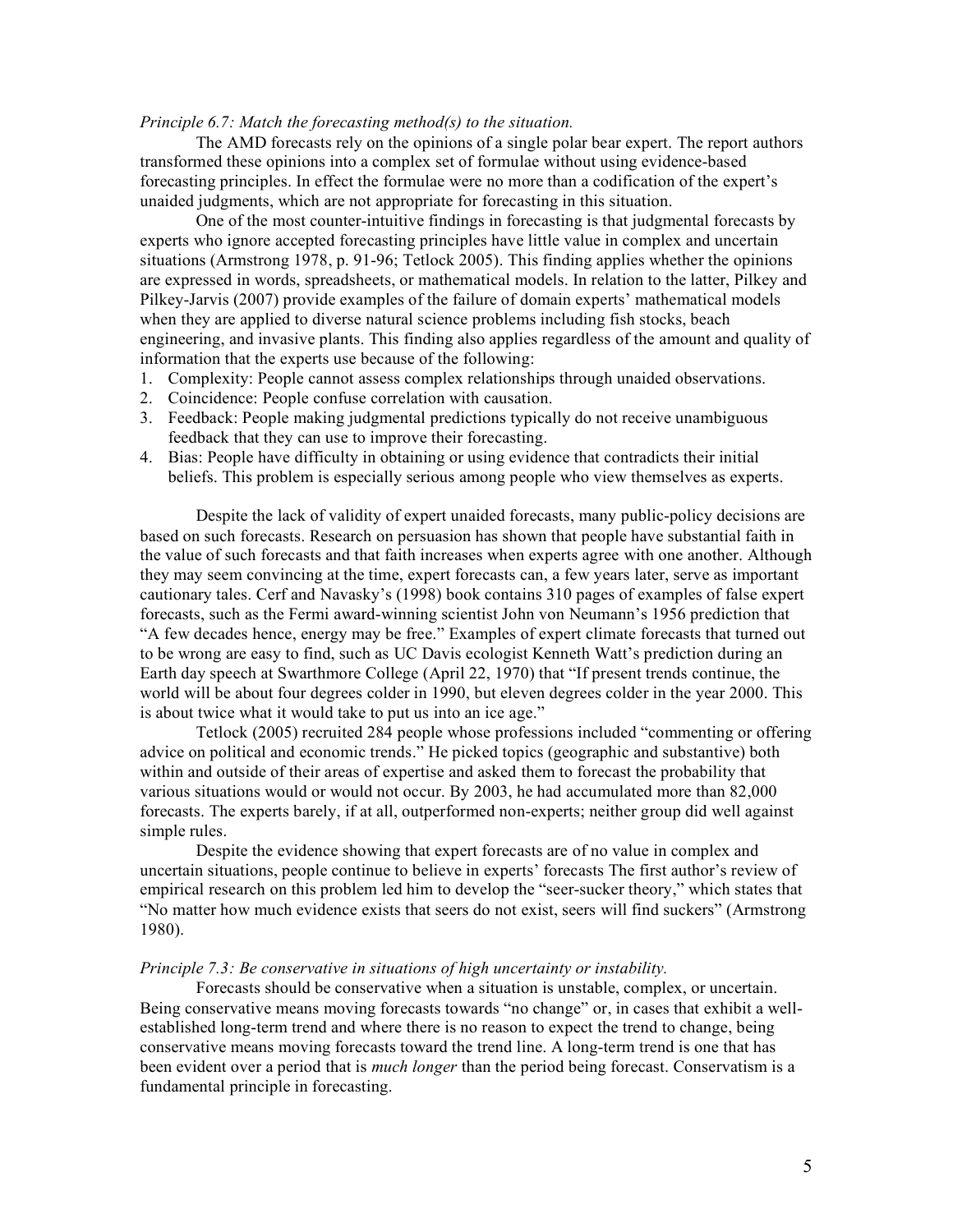The interaction between polar bears and their environment in the Arctic is complex and uncertain. For example, AMD associated warmer temperatures with lower polar bear survival rates; yet, as the following quote illustrates, colder temperatures have also been found to be associated with the same outcome: "Abnormally heavy ice covered much of the eastern Beaufort Sea during the winter of 1973-1974. This resulted in major declines in numbers and productivity of polar bears and ringed seals in 1975" (Amstrup, Stirling, and Lentfer 1986, p. 249). Stirling (2002, p. 68, 72) further expanded on the complexity of polar bear and sea-ice interactions:

In the eastern Beaufort Sea, in years during and following heavy ice conditions in spring, we found a marked reduction in production of ringed seal pups and consequently in the natality of polar bears ... The effect appeared to last for about three years, after which productivity of both seals and bears increased again. These clear and major reductions in productivity of ringed seals in relation to ice conditions occurred at decadal-scale intervals in the mid-1970s and 1980s ... and, on the basis of less complete data, probably in the mid-1960s as well ... Recent analyses of ice anomalies in the Beaufort Sea have now also confirmed the existence of an approximately 10-year cycle in the region ... that is roughly in phase with a similar decadal-scale oscillation in the runoff from the Mackenzie River ... However, or whether, these regional-scale changes in ecological conditions have affected the reproduction and survival of young ringed seals and polar bears through the 1990s is not clear.

Regional variability adds to uncertainty. For example, Antarctic ice mass has been increasing while sea and air temperatures have also been increasing (Zhang 2007). At the same time, depth-averaged oceanic temperatures around the Southeastern Bering Sea (Richter-Menge et al. 2007) have been cooling since 2006. Despite the warming of local air temperatures by 1.6±0.6ºC, there was no consistent mid-September (the period of minimal ice extent) ice decline in the Canadian Beaufort Sea over the continental shelf, which had been ice-covered for the 36 years between 1968 and 2003 (Melling, Riedel, and Gedalof 2005).

In their abstract, AMD predicted a loss of " $\ldots$  ?/3 of the world's current polar bear population by mid-century." The  $\frac{2}{3}$  figure is at odds with the output from the authors' "deterministic model" as they show in Table 6 in their report. The model's "ensemble mean" prediction is for a more modest decline of 17 percent in the polar bear population by 2050. Even the GCM minimum ice scenario, which the authors used as an extreme input, provides a forecast decline of 22 percent—much less than the  $\frac{2}{3}$  figure they state in their abstract. We believe that the authors derived their  $\frac{2}{3}$  figure informally from the outputs of their Bayesian network modeling exercise. The Bayesian network output of interest is in the form of probabilities (expressed as percentages) for each of five possible population states: "larger," "same as now," "smaller," "rare," and "extinct" (see Table 8, pp. 66-67 in the AMD report). There is, however, no clear link between the sets of probabilities for each population state for each of the authors' four Arctic eco-regions and the dramatic  $\frac{2}{3}$  population-reduction figure.

AMD made predictions based on assumptions that we view as questionable. They used little historical data and extreme forecasts rather than conservative ones.

#### *Principle 8.5: Obtain forecasts from heterogeneous experts.*

AMD's polar bear population forecasts were the product of a single expert. Experts vary in their knowledge and in how they approach problems. A willingness to bring additional information and different approaches to bear on a forecasting problem improves accuracy. When researchers use information from a single source only, the validity and reliability of the forecasting process is suspect. In addition, in situations in which experts might be biased, it is important to obtain forecasts from experts with different biases. Failing to follow this principle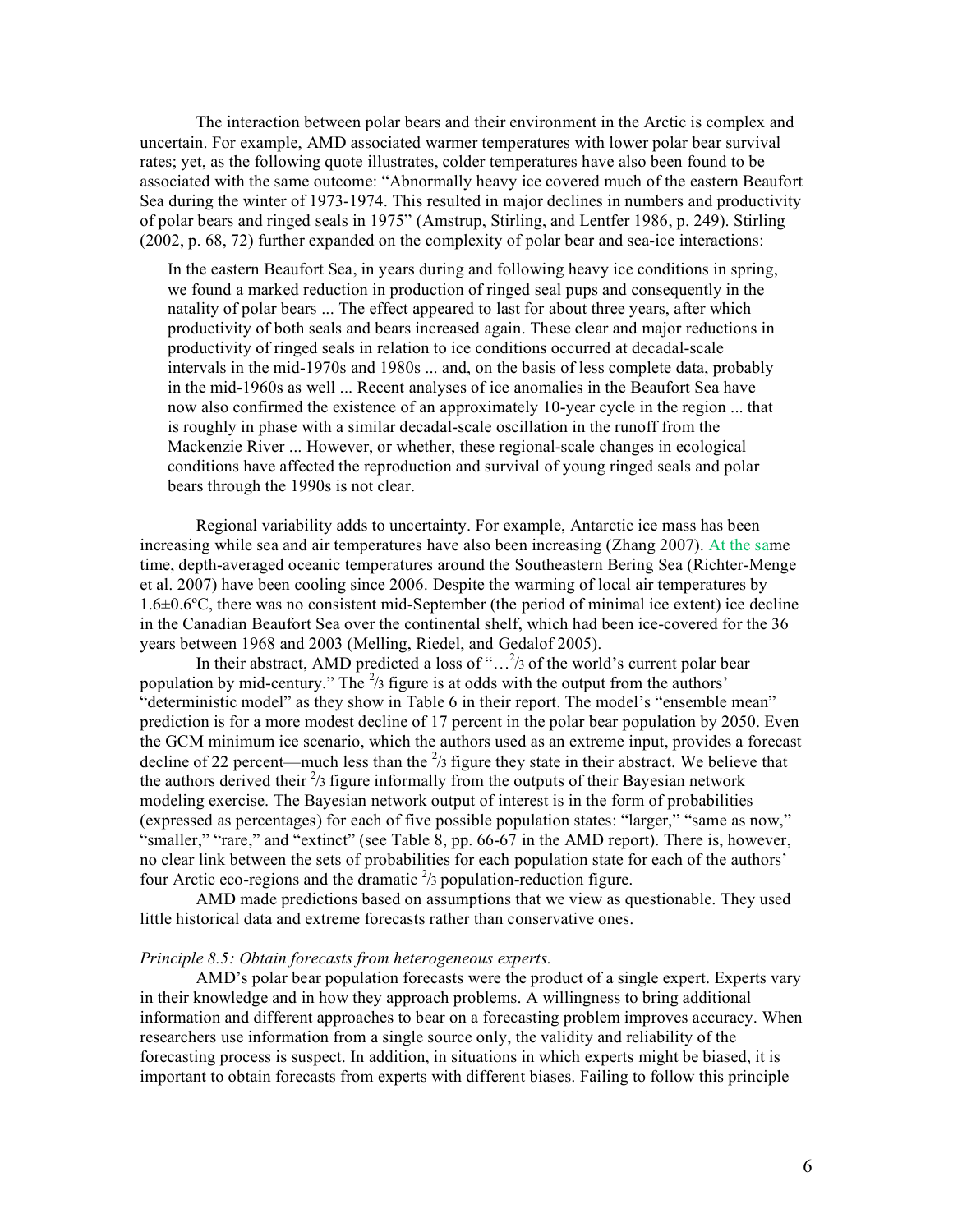increases the risk that the forecasts obtained will be extreme when, in this situation, forecasts should be conservative (see Principle 7.3 above).

#### *Principle 10.2: Use all important variables.*

Dyck et al. (2007) noted that scenarios of polar bear population decline from changing sea-ice habitat alone grossly oversimplify the complex ecological relationships of the situation. In particular, AMD did not adequately consider the adaptability of polar bears. They mentioned that polar bears evolved from brown bears 250,000 years ago; however, they appear to have underrated the fact that polar bears probably experienced much warmer conditions in the Arctic over that extended period, including periods in which the sea-ice habitat was less than the amount predicted during the  $21<sup>st</sup>$  century by the GCM projections that AMD used. A dramatic reduction of sea ice in both the northwest Alaskan coast and northwest Greenland part of the Arctic Ocean during the very warm interglacial of marine isotope stage 5e *ca.* 130,000 to 120,000 years ago was documented by Hamilton and Brigham-Grette (1991), Brigham-Grette and Hopkins (1995), and Norgaard-Pedersen et al. (2007). Brigham-Grette and Hopkins (1995, p. 159) noted that the "winter sea-ice limit was north of Bering Strait, at least 800 km north of its present position, and the Bering Sea was perennially ice-free" and that "[the more saline] Atlantic water may have been present on the shallow Beaufort Shelf, suggesting that the Arctic Ocean was not stratified and the Arctic sea-ice cover was not perennial for some period." The nature and extent of polar bear adaptability seem crucial to any forecasts that assume dramatic changes in the bears' environment.

# **Audit Findings for H6**

H6 forecast polar bear numbers and their survival probabilities in the southern Beaufort Sea for the  $21<sup>st</sup>$  century.

Of the 140 forecasting principles, we agreed that 35 were irrelevant to the forecasting problem. We found that H6's procedures clearly contravened 61 principles (Table A5) and probably contravened an additional 19 principles (Table A6). We were unable to rate H6's procedures against 15 relevant principles (Table A7) because of a lack of information. Perhaps the best way to summarize H6's efforts is to say that the authors properly applied only 10 (9.5 percent) of the 105 relevant principles (Table A8).

Many of the contraventions in H6 were similar to those in AMD. We describe some of the more serious problems with the H6 forecasting procedures by examining their contraventions of 13 important principles that differed from the contraventions discussed in AMD.

#### *Principles 1.1–1.3: Decisions, actions, and biases*.

The H6 authors did not describe alternative decisions that might be taken (as Principle 1.1 requires), nor did they propose relationships between possible forecasts and alternative decisions (as Principle 1.2 requires). For example, what decision would be implied by a forecast that predicts that bear numbers will increase to where they become a threat to existing human settlements?

#### *Principle 4.2: Ensure that information is reliable and that measurement error is low.*

H6 relied heavily on five years of data with unknown measurement errors. Furthermore, we question whether the capture data on which they relied provide representative samples of bears in the southern Beaufort Sea given the vast area involved and difficulties in spotting and capturing the bears. Bears wander over long distances and do not respect administrative boundaries (Amstrup, McDonald, and Durner 2004). The validity of the data was also compromised because H6 imposed a speculative demographic model on the raw capturerecapture data (Amstrup, McDonald, and Stirling 2001, Regehr, Amstrup, and Stirling 2006).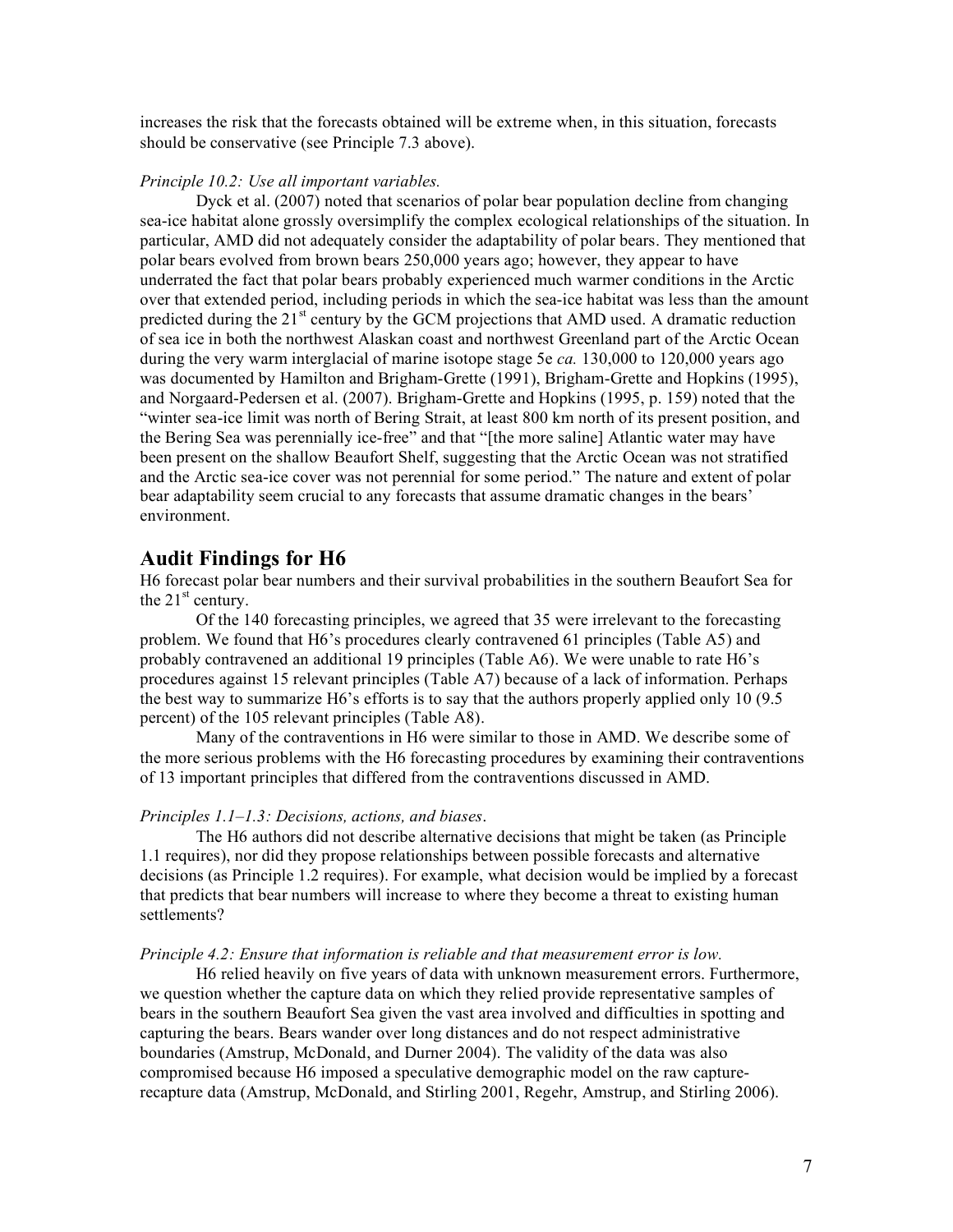#### *Principle 4.4: Obtain all important data*.

H6 estimated their key relationship—between ice-free days and the polar bear population—by using data that appear to be unreliable primarily because of the difficulty of estimating the polar bear population, but also because of the measurements of ice. Experts in this field, including the authors of the nine reports, are aware of these problems. In addition, they rely on only five years of data with a limited range of climate and ecology combinations. They might, for example, have independently estimated the magnitude of the relationship by obtaining estimates of polar bear populations during much warmer and much colder periods in the past. The supplementary information in Regehr et al. (2007, Figure 3) shows that 1987, 1993, and 1998 were exceptional seasons with more than 150 ice-free days (i.e., substantially above the 135 icefree days documented for 2004-2005) in the southern Beaufort Sea. Yet, there were no apparent negative impacts on the polar bear population and well-being (Amstrup, McDonald, and Stirling 2001).

Because they used only five observations, the above points are moot. It is impossible to estimate a causal relationship in a complex and uncertain situation by using only five data points.

#### *Principle 7.3: Be conservative in situations of high uncertainty or instability.*

The situation regarding polar bears in the southern Beaufort Sea is complex and uncertain. On the basis of five years of data, H6 associated warmer temperatures (and hence more ice-free days) with lower polar bear survival rates. Yet, as we noted in relation to AMD, cold temperatures have also been found to be associated with the same outcome. In addition, regional variability (e.g., sea ice increases while sea and air temperatures increase) adds to uncertainty.

There is general agreement that polar bear populations have increased or remained stable in the Alaska regions in recent decades (Amstrup, Garner, and Durner 1995, Angliss and Outlaw 2007). H6 assumed that there are downward forces that will cause the trend to reverse. However, studies in economics have shown little success in predicting turning points. Indeed, Armstrong and Collopy (1993) proposed the principle that one should not extrapolate trends if they are contrary to the direction of the causal forces as judged by domain experts. They tested the principle on four data sets involving 723 long-range forecasts and found that it reduced forecast error by 43 percent. Therefore, even if one had good reason to expect a trend to reverse, being conservative and avoiding the extrapolation of *any* trend will increase the accuracy of forecasts.

#### *Principle 9.2: Match the model to the underlying phenomena.*

Because of the poor spatial resolution of the GCMs, it is important that readers know the meaning of the "southern Beaufort Sea" (SB) in the H6 report. H6 states:

Because GCMs do not provide suitable forecasts for areas as small as the SB, we used sea ice concentration for a larger area composed of 5 IUCN (International Union for Conservation of Nature) polar bear management units (Aars et al. 2006) with ice dynamics similar to the SB management unit (Barents Sea, Beaufort Sea, Chukchi Sea, Kara Sea and Laptev Sea; see Rigor and Wallace 2004, Durner et al. 2007). We assumed that the general trend in sea ice availability in these 5 units was representative of the general trend in the Southern Beaufort region." (p. 12).

Given the unique ecological, geographical, meteorological, and climatological conditions in each of the five circumpolar seas, this assumption by H6 is not valid or convincing.

#### *Principle 9.5: Update frequently.*

When they estimated their model, H6 did not include data for 2006; the most recent year that was then available. From the supplementary information that Regehr et al. (2007, Figure 3) provide, one finds that the number of ice-free days for the 2006 season was approximately 105 close to the mean of the "good" ice years.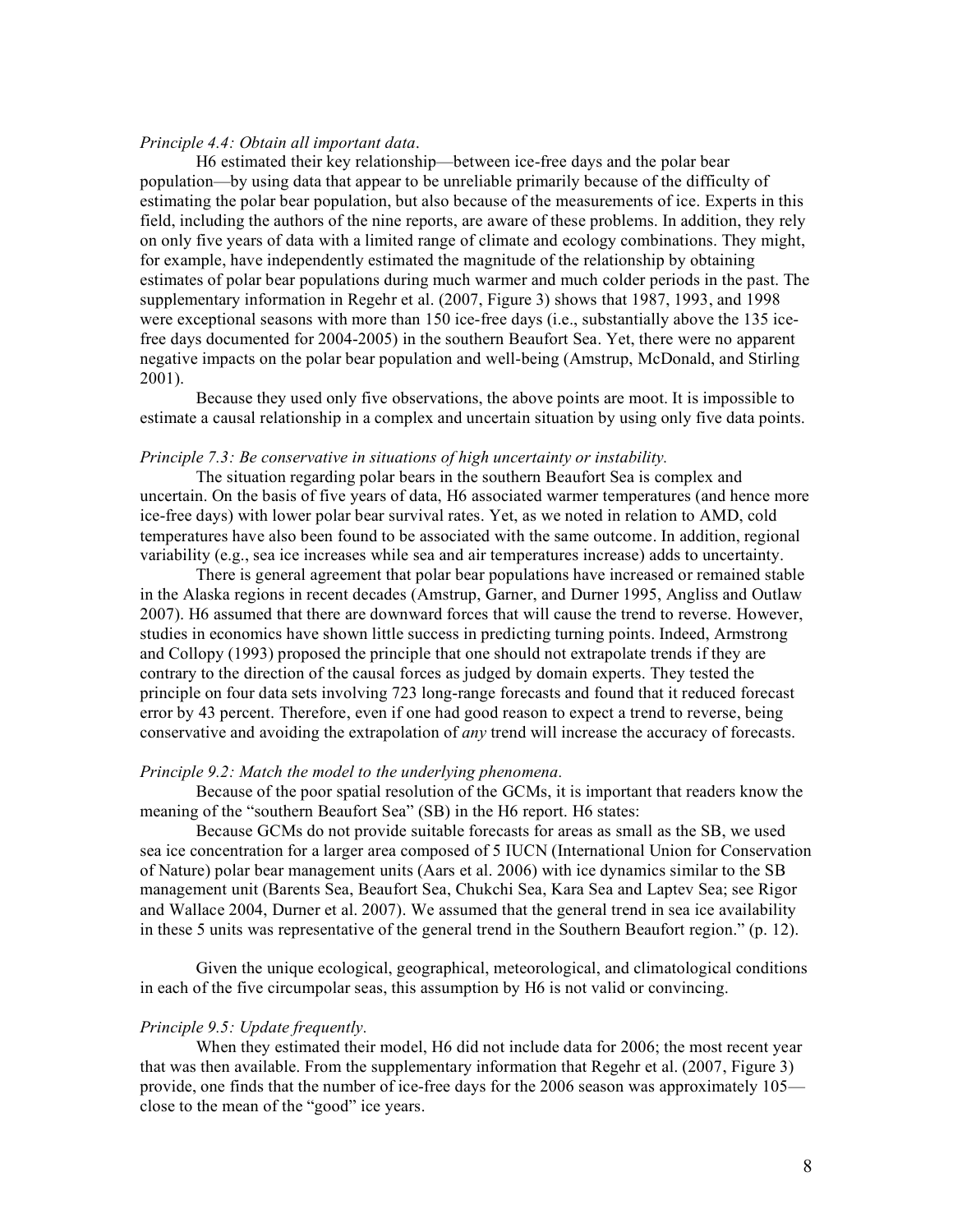#### *Principle 10.2: Use all important variables.*

When using causal models, it is important to incorporate policy variables if they might vary or if the purpose is to decide which policy to implement. H6 did not include policy variables, such as seasonal protection of bears' critical habitat or changes to hunting rules.

Other variables, such as migration, snow, and wind conditions, should also be included. For example, Holloway and Sou (2002), Ogi and Wallace (2007), and Nghiem et al. (2007) suggested that large-scale atmospheric winds and related circulatory and warming and cooling patterns play an important role in causing—in some situations with significant time delays—both the decline in extent and thinning of Arctic sea ice. The GCM forecasts of sea ice did not correctly include those effects; hence, the forecasts of the quality of the polar bear habitats also did not.

In addition, as Dyck et al. (2007) noted, forecasts of polar bear decline because of dramatic changes in their environment do not take proper account of the extent and type of polar bear adaptability.

#### *Principle 10.5: Use different types of data to measure a relationship.*

This principle is important when there is uncertainty about the relationships between causal variables (such as ice extent) and the variable being forecast (polar bear population), and when large changes are expected in the causal variables. In the case of the latter condition, H6 accepted the GCM model predictions of large declines in summer ice throughout the  $21<sup>st</sup>$  century; therefore, their forecasts were sensitive to their estimate of the quantitative effect of ice extent on polar bear survival and population growth rates.

#### *Principle 10.7: Forecast for alternate interventions.*

H6 did not explicitly forecast the effects of different policies. For example, if the polar bear population came under stress because of inadequate summer food, what would be the costs and benefits of protecting areas by prohibiting marine and land-based activities such as tourism, capture for research, and hunting at critical times? In addition, what would be the costs and benefits of a smaller but stable population of polar bears in some polar sub-regions? And how would the net costs of such alternative policies compare with the net costs of listing polar bears?

#### *Principle 13.8: Provide easy access to the data.*

The authors of the reports that we audited did not include all of the data they used in their reports. We requested the missing data, but they did not provide it.

## *Principle 14.7: When assessing prediction intervals, list possible outcomes and assess their likelihoods.*

To assess meaningful prediction intervals, it is helpful to think of diverse possible outcomes. The H6 authors did not appear to consider, for example, the possibility that polar bears might adapt to terrestrial life over summer months by finding alternative food sources (Stempniewicz 2006, Dyck and Romberg 2007) or by successfully congregating in smaller or localized ice-hunting areas. Consideration of these and other possible adaptations and outcomes would have likely led the H6 authors to be less confident (e.g., provide wider prediction intervals) about the outcome for the bear population. Extending this exercise to the forecasts of climate and summer ice extent would have further widened the range of possible outcomes.

## **Discussion**

Rather than relying on untested procedures to forecast polar bear populations, the most appropriate approach would be to rely upon prior evidence of which forecasting methods work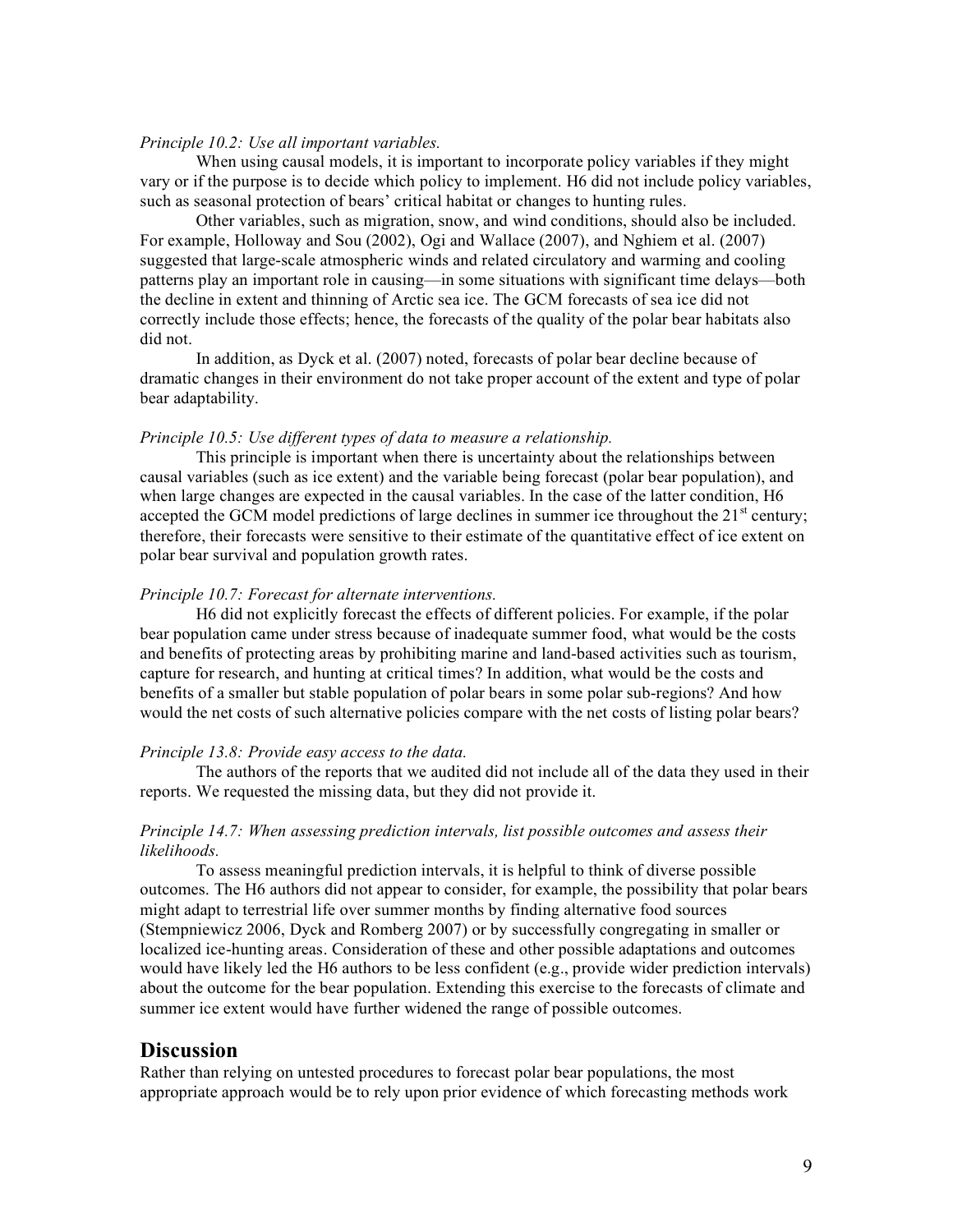best under which conditions. Thus, one could turn to empirical evidence drawn from a wide variety of forecasting problems. This evidence is summarized in the Forecasting Method Selection Tree at http://forecastingprinciples.com

Armstrong (1985) provided an early review of the evidence on how to forecast given high uncertainty. Schnaars (1984) and Schnaars and Bavuso (1986) concluded that the random walk was typically the most accurate model in their comparative studies of hundreds of economic series with forecast horizons of up to five years. This principle has a long history. For example, regression models "regress" towards a no-change forecast when the estimates of causal reationships are uncertain.

Because of the enormous uncertainty involved in long-term forecasts of polar bear populations, the lack of accurate time-series data on these populations, and the complex relationships that are subject to much uncertainty, prior evidence from forecasting research calls for simple and conservative methods. Therefore, one should follow a trend if such a trend is consistent and if there are no strong reasons to expect a change in the trend. Even then, however, it is wise to dampen the trend towards zero given the increasing uncertainty as the forecast horizon is extended. Empirical evidence supports this notion of "damping trends" (Armstrong 2001). Lacking a trend, forecasters should turn to the so-called "random walk" or no-change model.

Given the upward trend in polar bear numbers over the past few decades, a modest upward trend is likely to continue in the near future because the apparent cause of the trend (hunting restrictions) remains. However, the inconsistent long-term trends in the polar bear population, suggest that it is best to assume no trend in the long-term.

## **Summary**

We inspected nine administrative reports that the U.S. government commissioned. Because the current polar bear population is not at a level that is causing concern, the case for listing depends upon forecasts of serious declines in bear numbers in future decades. None of these reports included references to scientific works on forecasting methods.

We found that the two reports that we judged most relevant to the listing decision made assumptions rather than forecasts. Even if these assumptions had been valid, the bear population forecasting procedures described in the reports contravened many important forecasting principles. We did forecasting audits of the two key reports (Table 1).

| Principles             | MD  | Н6  |
|------------------------|-----|-----|
| Contravened            |     | 61  |
| Apparently contravened | 32  | 19  |
| Not auditable          | 26  | 15  |
| Properly applied       | 17  | 10  |
| Totals                 | 116 | 105 |

### **Table 1: We summarize our forecasting audit ratings of the AMD and H6 reports against relevant forecasting principles.**

Decision makers and the public should require scientific forecasts of both the polar bear population *and* the costs and benefits of alternative policies before making a decision on whether to list polar bears as threatened or endangered. We recommend that important forecasting efforts such as this should properly apply all relevant principles and that their procedures be audited to ensure that they do so. Failure to apply any principle should be supported by evidence that the principle was not applicable.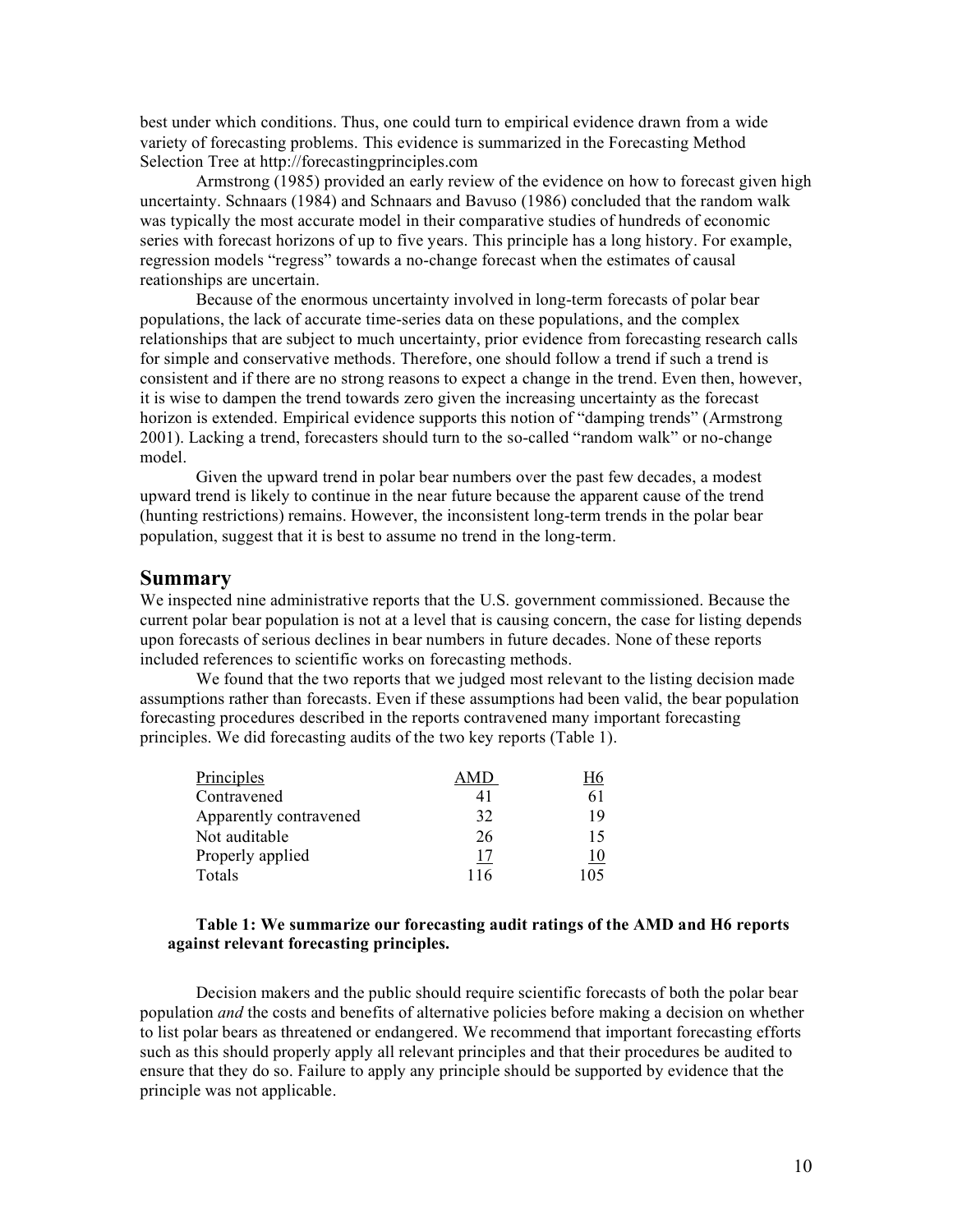# **Author Comments**

- 1. Our interest in the topic of this paper was piqued when the State of Alaska hired us as consultants in late September 2007 to assess forecasts that had been prepared "to Support U.S. Fish and Wildlife Service Polar Bear Listing Decision." We received \$9,998 as payment for our consulting. We were impressed by the importance of the issue; therefore, after providing our assessment, we decided to continue work on it and to prepare a paper for publication. These latter efforts have not been funded. We take responsibility for all judgments and for any errors that we might have made.
- 2. On November 27, 2007, we sent a draft of our paper to the authors of the U.S. Geological Survey administrative reports that we audited; it stated:

As we note in our paper, there are elements of subjectivity in making the audit ratings. Should you feel that any of our ratings were incorrect, we would be grateful if you would you provide us with evidence that would lead to a different assessment. The same goes for any principle that you think does not apply, or to any principles that we might have overlooked. There are some areas that we could not rate due to a lack of information. Should you have information on those topics, we would be interested. Finally, we would be interested in peer review that you or your colleagues could provide, and in suggestions on how to improve the accuracy and clarity of our paper.

We received this reply from Steven C. Amstrup on November 30, 2007: "We all decline to offer preview comments on your attached manuscript. Please feel free, however, to list any of us as potential referees when you submit your manuscript for publication."

3. We invite others to conduct forecasting audits of Amstrup et al., Hunter et al, or any of the other papers prepared to support the endangered-species listing, or any other papers relevant to long-term forecasting of the polar bear population. Note that the audit process calls for two or more raters. The audits can be submitted for publication on pubicpolicyforecasting.com with the auditors' bios and any information relevant, potential sources of bias.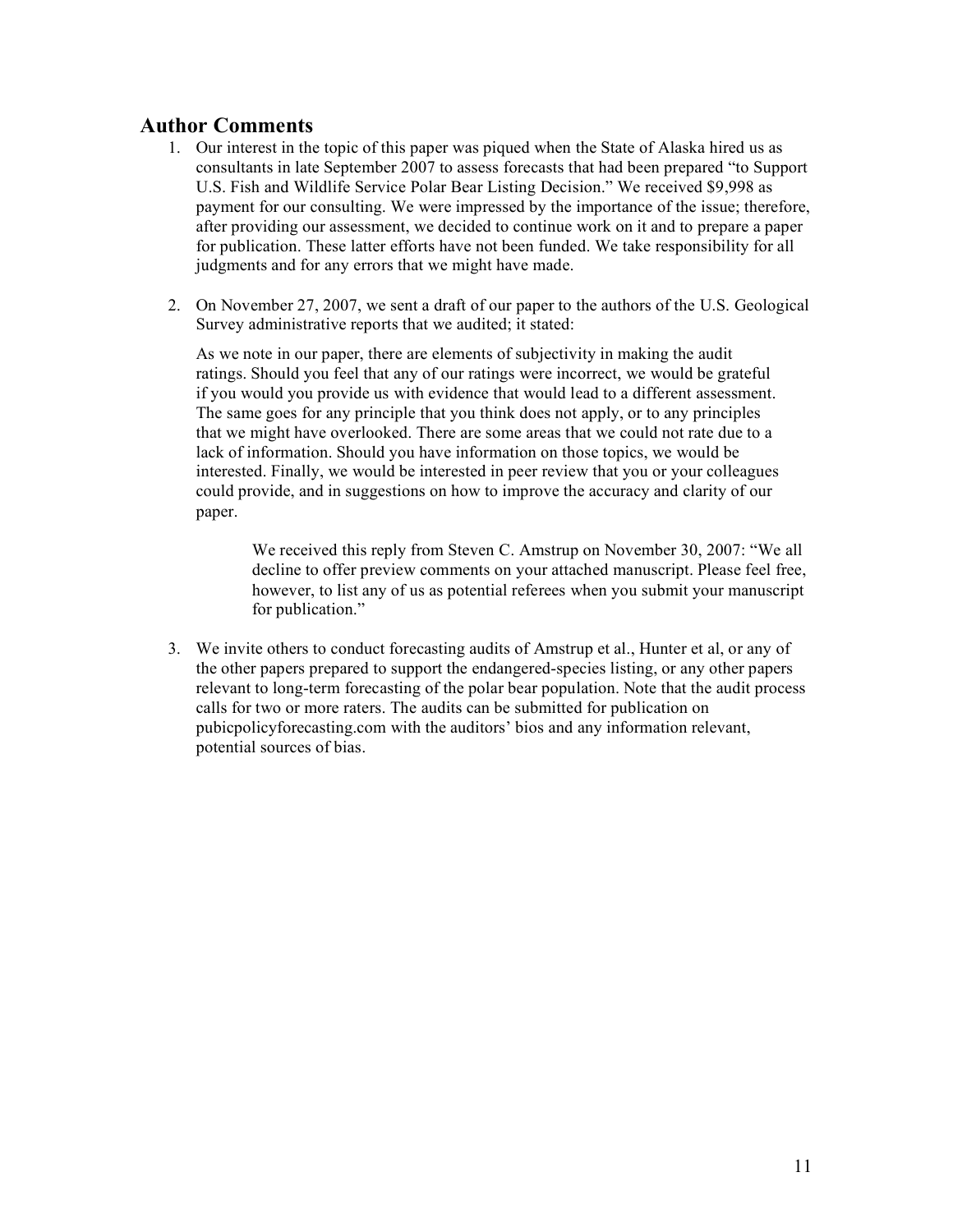## **Table A.1: Principles contravened in Amstrup et al. (AMD)**

#### Setting Objectives

- 1.2 Prior to forecasting, agree on actions to take assuming different possible forecasts.
- 1.3 Make sure forecasts are independent of politics.
- 1.4 Consider whether the events or series can be forecasted.
- 1.5 Obtain decision makers' agreement on methods.

#### Identifying Data Sources

3.5 Obtain information from similar (analogous) series or cases. Such information may help to estimate trends.

#### Collecting Data

4.2 Ensure that information is reliable and that measurement error is low.

#### Selecting Methods

- 6.1 List all the important selection criteria before evaluating methods.
- 6.2 Ask unbiased experts to rate potential methods.
- 6.7 Match the forecasting method(s) to the situation
- 6.8 Compare track records of various forecasting methods.
- 6.10 Examine the value of alternative forecasting methods.

Implementing Methods: General

7.3 Be conservative in situations of high uncertainty or instability.

#### Implementing Judgmental Methods

- 8.1 Pretest the questions you intend to use to elicit judgmental forecasts.
- 8.2 Frame questions in alternative ways.
- 8.5 Obtain forecasts from heterogeneous experts.
- 8.7 Obtain forecasts from enough respondents.
- 8.8 Obtain multiple forecasts of an event from each expert.

Implementing Quantitative Methods

- 9.1 Tailor the forecasting model to the horizon.
- 9.3 Do not use "fit" to develop the model.
- 9.5 Update models frequently.

Implementing Methods: Quantitative Models with Explanatory Variables

- 10.6 Prepare forecasts for at least two alternative environments.
- 10.8 Apply the same principles to forecasts of explanatory variables.
- 10.9 Shrink the forecasts of change if there is high uncertainty for predictions of the explanatory variables.

#### Combining Forecasts

- 12.1 Combine forecasts from approaches that differ.
- 12.2 Use many approaches (or forecasters), preferably at least five.
- 12.3 Use formal procedures to combine forecasts.
- 12.4 Start with equal weights.

## Evaluating Methods

- 13.6 Describe potential biases of forecasters.
- 13.10 Test assumptions for validity.
- 13.32 Conduct explicit cost-benefit analyses.

#### Assessing Uncertainty

- 14.1 Estimate prediction intervals (PIs).
- 14.2 Use objective procedures to estimate explicit prediction intervals.
- 14.3 Develop prediction intervals by using empirical estimates based on realistic representations of forecasting situations.
- 14.5 Ensure consistency over the forecast horizon.
- 14.7 When assessing PIs, list possible outcomes and assess their likelihoods.
- 14.8 Obtain good feedback about forecast accuracy and the reasons why errors occurred.
- 14.9 Combine prediction intervals from alternative forecasting methods.
- 14.10 Use safety factors to adjust for overconfidence in the PIs.
- 14.11 Conduct experiments to evaluate forecasts.
- 14.13 Incorporate the uncertainty associated with the prediction of the explanatory variables in the prediction intervals.
- 14.14 Ask for a judgmental likelihood that a forecast will fall within a pre-defined minimum-maximum interval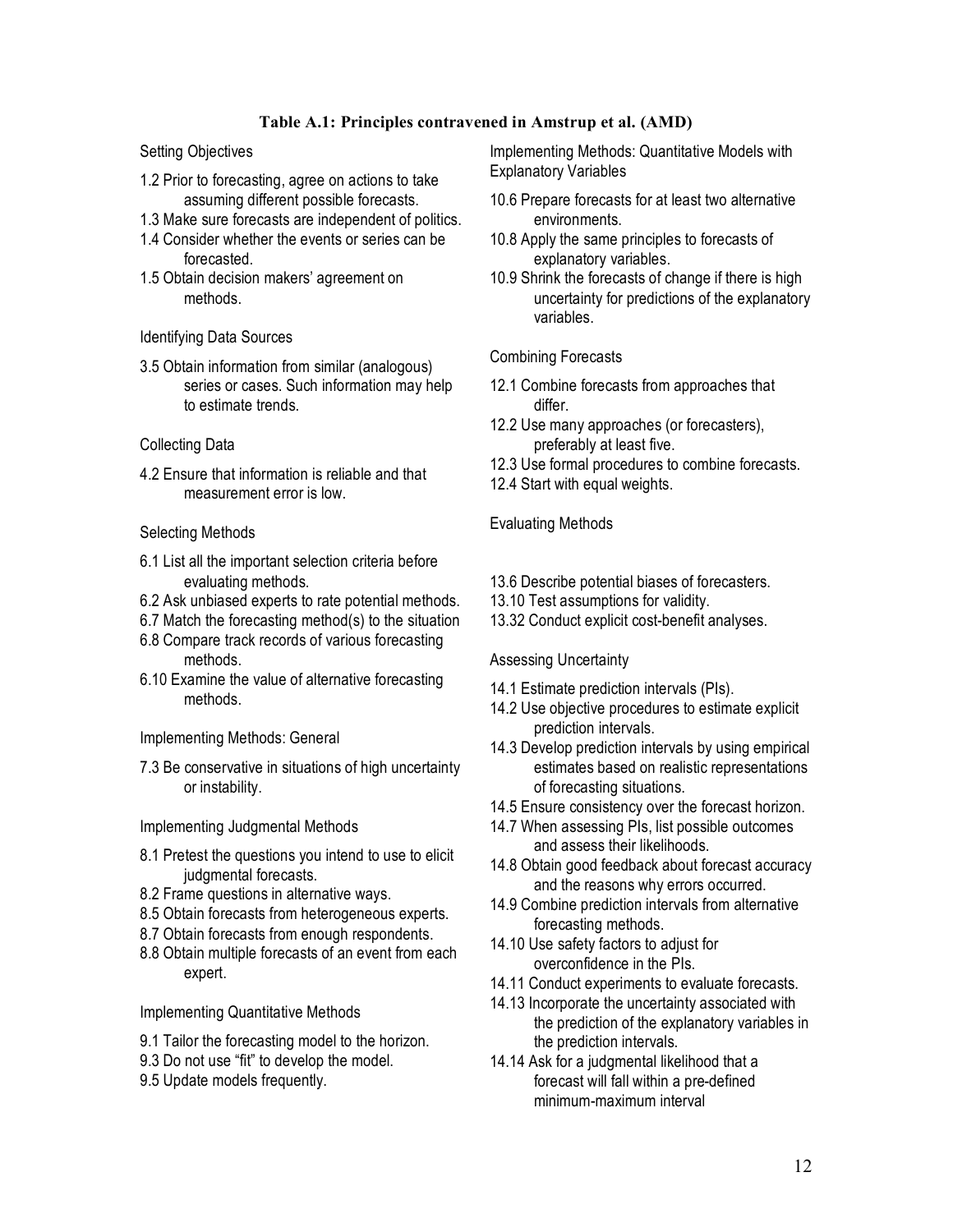## **Table A.2: Principles apparently contravened in AMD**

Structuring the problem

- 2.1 Identify possible outcomes prior to making forecasts.
- 2.7 Decompose time series by level and trend.

#### Identifying Data Sources

- 3.2 Ensure that the data match the forecasting situation.
- 3.3 Avoid biased data sources.
- 3.4 Use diverse sources of data.

#### Collecting Data

- 4.1 Use unbiased and systematic procedures to collect data.
- 4.3 Ensure that the information is valid.

#### Selecting Methods

- 6.4 Use quantitative methods rather than qualitative methods.
- 6.9 Assess acceptability and understandability of methods to users.

#### Implementing Methods: General

7.1 Keep forecasting methods simple.

Implementing Quantitative methods

9.2 Match the model to the underlying phenomena. 9.4 Weight the most relevant data more heavily.

Implementing Methods: Quantitative Models with Explanatory Variables

- 10.1 Rely on theory and domain expertise to select causal (or explanatory) variables.
- 10.2 Use all important variables.

.

10.5 Use different types of data to measure a relationship.

#### Combining Forecasts

- 12.5 Use trimmed means, medians, or modes
- 12.7 Use domain knowledge to vary weights on component forecasts.
- 12.8 Combine forecasts when there is uncertainty about which method is best.
- 12.9 Combine forecasts when you are uncertain about the situation.
- 12.10 Combine forecasts when it is important to avoid large errors.

#### Evaluating Methods

- 13.1 Compare reasonable methods.
- 13.2 Use objective tests of assumptions.
- 13.7 Assess the reliability and validity of the data.
- 13.8 Provide easy access to the data.
- 13.17 Examine all important criteria.
- 13.18 Specify criteria for evaluating methods prior to analyzing data.
- 13.27 Use ex post error measures to evaluate the effects of policy variables.

## Assessing Uncertainty

14.6 Describe reasons why the forecasts might be wrong.

## Presenting Forecasts

- 15.1 Present forecasts and supporting data in a simple and understandable form.
- 15.4 Present prediction intervals.
- Learning to Improve Forecasting Procedures
- 16.2 Seek feedback about forecasts.
- 16.3 Establish a formal review process for forecasting methods.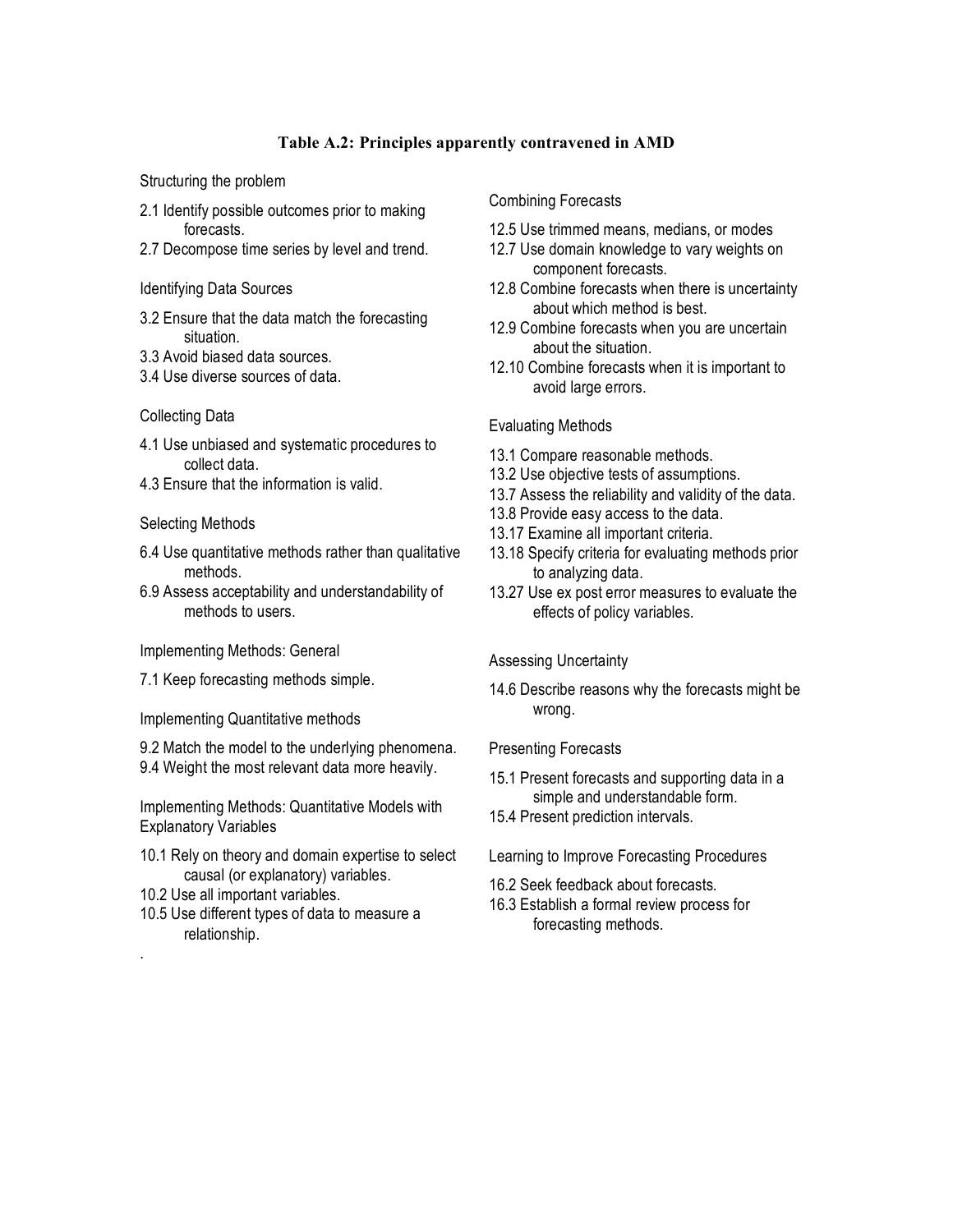#### **Table A.3: Principles not rated Because of lack of information in AMD**

#### Structuring the problem

2.5 Structure problems to deal with important interactions among causal variables.

## Collecting data

- 4.4 Obtain all of the important data
- 4.5 Avoid the collection of irrelevant data

# Preparing Data

- 5.1 Clean the data.
- 5.2 Use transformations as required by expectations.
- 5.3 Adjust intermittent series.
- 5.4 Adjust for unsystematic past events.
- 5.5 Adjust for systematic events.
- 5.6 Use multiplicative seasonal factors for trended series when you can obtain good estimates for seasonal factors.
- 5.7 Damp seasonal factors for uncertainty

# Selecting Methods

6.6 Select simple methods unless empirical evidence calls for a more complex approach.

## Implementing Methods: General

7.2 The forecasting method should provide a realistic representation of the situation

Implementing Judgmental Methods

8.4 Provide numerical scales with several categories for experts' answers.

Implementing Methods: Quantitative Models with Explanatory Variables

- 10.3 Rely on theory and domain expertise when specifying directions of relationships.
- 10.4 Use theory and domain expertise to estimate or limit the magnitude of relationships.

Integrating Judgmental and Quantitative Methods

- 11.1 Use structured procedures to integrate judgmental and quantitative methods.
- 11.2 Use structured judgment as inputs to quantitative models.
- 11.3 Use pre-specified domain knowledge in selecting, weighting, and modifying quantitative methods.
- 11.4 Limit subjective adjustments of quantitative forecasts.

# Evaluating Methods

- 13.4 Describe conditions associated with the forecasting problem.
- 13.5 Tailor the analysis to the decision.
- 13.9 Provide full disclosure of methods.
- 13.11 Test the client's understanding of the methods.
- 13.19 Assess face validity.

Assessing Uncertainty

14.12 Do not assess uncertainty in a traditional (unstructured) group meeting.

Learning to Improve Forecasting Procedures

16.4 Establish a formal review process to ensure that forecasts are used properly.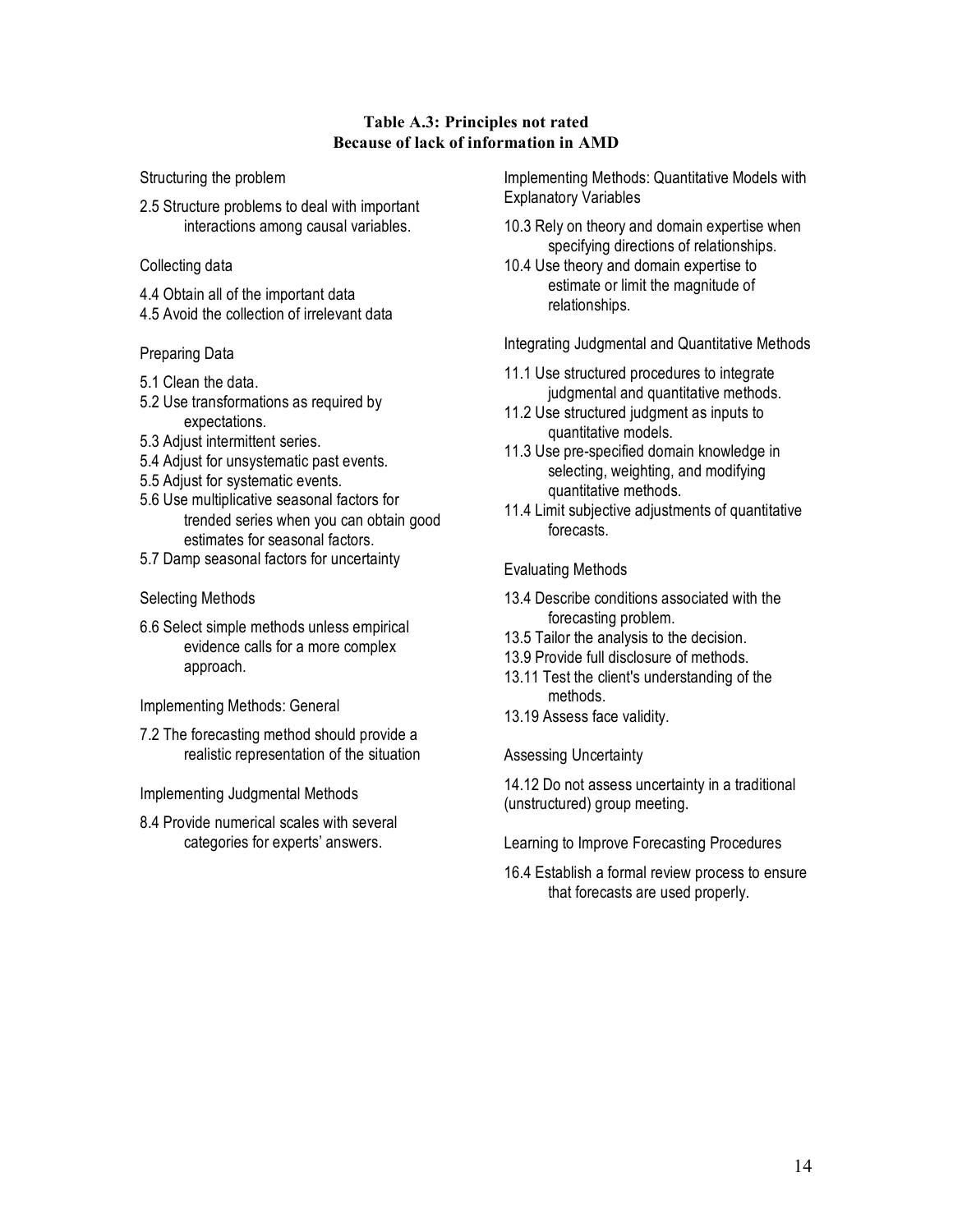# **Table A.4: Principles properly applied or** *apparently properly applied (italics)* **in AMD**

Setting objectives

1.1 Describe decisions that might be affected by the forecasts.

Structuring the problem

- *2.2 Tailor the level of data aggregation (or segmentation) to the decisions.*
- *2.3 Decompose the problem into parts.*
- *2.6 Structure problems that involve causal chains.*

Identifying Data Sources

3.1 Use theory to guide the search for information on explanatory variables.

Collecting data

4.6 *Obtain the most recent data.* 

Preparing Data

5.8 *Use graphical displays for data.* 

#### Selecting Methods

6.3 Use structured rather than unstructured forecasting methods.

6.5 *Use causal methods rather than naive methods if feasible.*

Implementing Methods: General

7.5 *Adjust for events expected in the future*.

- 7.6 *Pool similar types of data.*
- 7.7 *Ensure consistency with forecasts of related series and related time periods.*

Implementing Judgmental Methods

8.3 *Ask experts to justify their forecasts in writing.*

Implementing Methods: Quantitative Models with Explanatory Variables

10.7 *Forecast for alternate interventions*.

Presenting Forecasts

- 15.2 *Provide complete, simple, and clear explanations of methods.*
- 15.3 *Describe your assumptions.*

Learning to Improve Forecasting Procedures

16.1 Consider the use of adaptive forecasting models.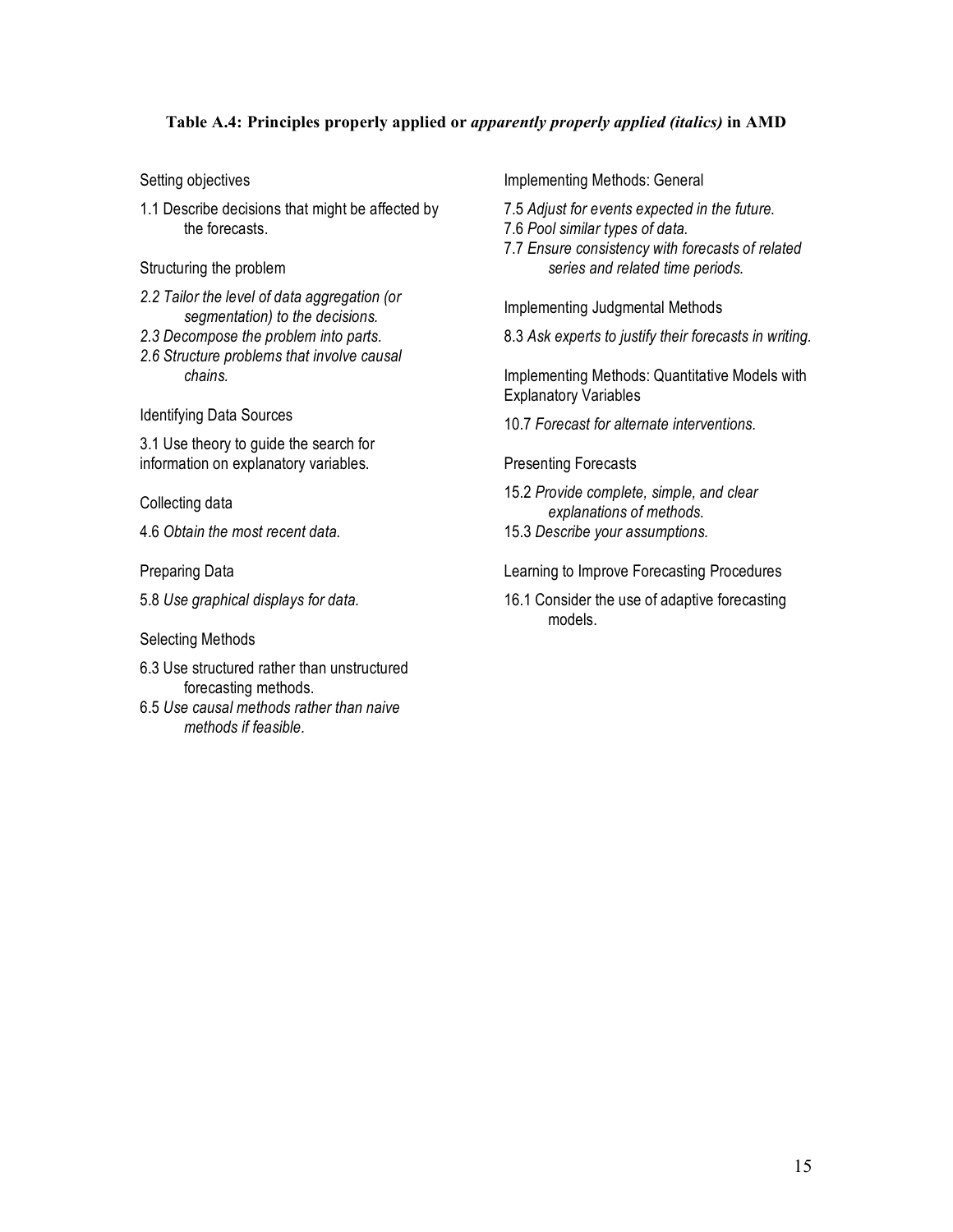## **Table A.5: Principles contravened in Hunter et al. (H6)**

## Setting Objectives

- 1.3 Make sure forecasts are independent of politics.
- 1.4 Consider whether the events or series can be forecasted.

## Structuring the problem

2.6 Structure problems that involve causal chains.

## Identifying Data Sources

- 3.4 Use diverse sources of data.
- 3.5 Obtain information from similar (analogous) series or cases. Such information may help to estimate trends.

## Collecting Data

4.4 Obtain all of the important data

## *Preparing Data:*

- 5.2 Use transformations as required by expectations.
- 5.4 Adjust for unsystematic past events.
- 5.5 Adjust for systematic events.

## Selecting Methods

- 6.1 List all the important selection criteria before evaluating methods.
- 6.2 Ask unbiased experts to rate potential methods.
- 6.6 Select simple methods unless empirical evidence calls for a more complex approach.
- 6.7 Match the forecasting method(s) to the situation.
- 6.8 Compare track records of various forecasting methods.
- 6.10 Examine the value of alternative forecasting methods.

## Implementing Methods: General

- 7.1 Keep forecasting methods simple.
- 7.2 The forecasting method should provide a realistic representation of the situation.
- 7.3 Be conservative in situations of high uncertainty or instability.
- 7.4 Do not forecast cycles.

## Implementing Quantitative Methods

- 9.1 Tailor the forecasting model to the horizon.
- 9.2 Match the model to the underlying phenomena.
- 9.3 Do not use "fit" to develop the model.
- 9.5 Update models frequently.

 Implementing Methods: Quantitative Models with Explanatory Variables

- 10.2 Use all important variables.
- 10.5 Use different types of data to measure a relationship.
- 10.7 Forecast for alternate interventions.
- 10.9 Shrink the forecasts of change if there is high uncertainty for predictions of the explanatory variables.

Integrating Judgmental and Quantitative Methods

- 11.1 Use structured procedures to integrate judgmental and quantitative methods.
- 11.2 Use structured judgment as inputs to quantitative models.
- 11.3 Use pre-specified domain knowledge in selecting, weighting, and modifying quantitative methods.

## Combining Forecasts

- 12.1 Combine forecasts from approaches that differ.
- 12.2 Use many approaches (or forecasters), preferably at least five.
- 12.3 Use formal procedures to combine forecasts.
- 12.8 Combine forecasts when there is uncertainty about which method is best.
- 12.9 Combine forecasts when you are uncertain about the situation.
- 12.10 Combine forecasts when it is important to avoid large errors.

## Evaluating Methods

- 13.1 Compare reasonable methods.
- 13.2 Use objective tests of assumptions.
- 13.3 Design test situations to match the forecasting problem.
- 13.5 Tailor the analysis to the decision.
- 13.6 Describe potential biases of forecasters.
- 13.7 Assess the reliability and validity of the data.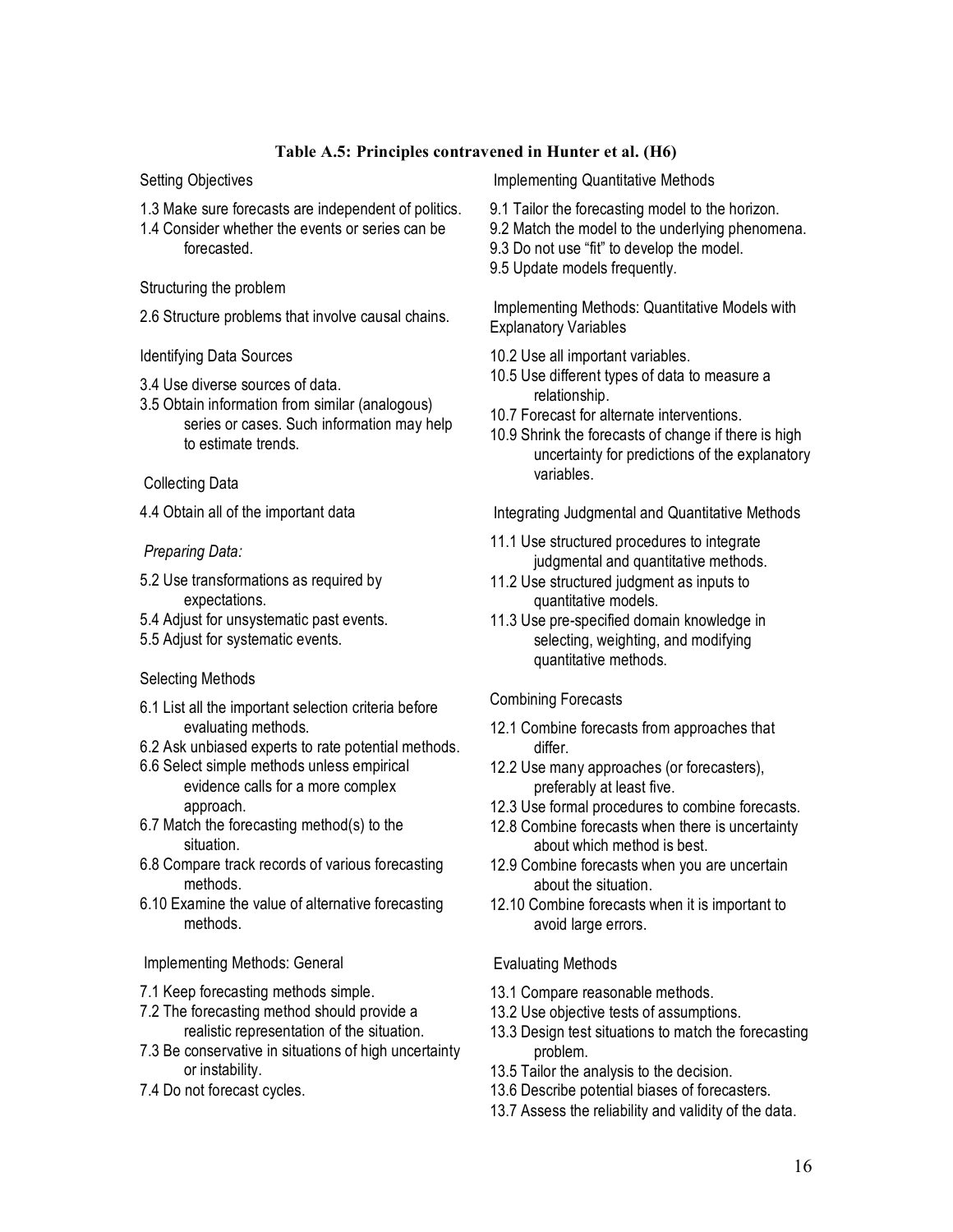- 13.8 Provide easy access to the data.
- 13.10 Test assumptions for validity.
- 13.12 Use direct replications of evaluations to identify mistakes.
- 13.13 Replicate forecast evaluations to assess their reliability.
- 13.16 Compare forecasts generated by different methods.
- 13.17 Examine all important criteria.
- 13.18 Specify criteria for evaluating methods prior to analyzing data.
- 13.26 Use out-of-sample (ex ante) error measures.
- 13.27 Use ex post error measures to evaluate the effects of policy variables.
- 13.31 Base comparisons of methods on large samples of forecasts.

## Assessing Uncertainty

14.3 Develop prediction intervals by using empirical estimates based on realistic representations of forecasting situations.

- 14.5 Ensure consistency over the forecast horizon.
- 14.9 Combine prediction intervals from alternative forecasting methods.
- 14.10 Use safety factors to adjust for overconfidence in the PIs.
- 14.11 Conduct experiments to evaluate forecasts.
- 14.13 Incorporate the uncertainty associated with the prediction of the explanatory variables in the prediction intervals.
- 14.14 Ask for a judgmental likelihood that a forecast will fall within a pre-defined minimum-maximum interval (not by asking people to set upper and lower confidence levels).

## Presenting Forecasts

- 15.1 Present forecasts and supporting data in a simple and understandable form.
- 15.2 Provide complete, simple, and clear explanations of methods.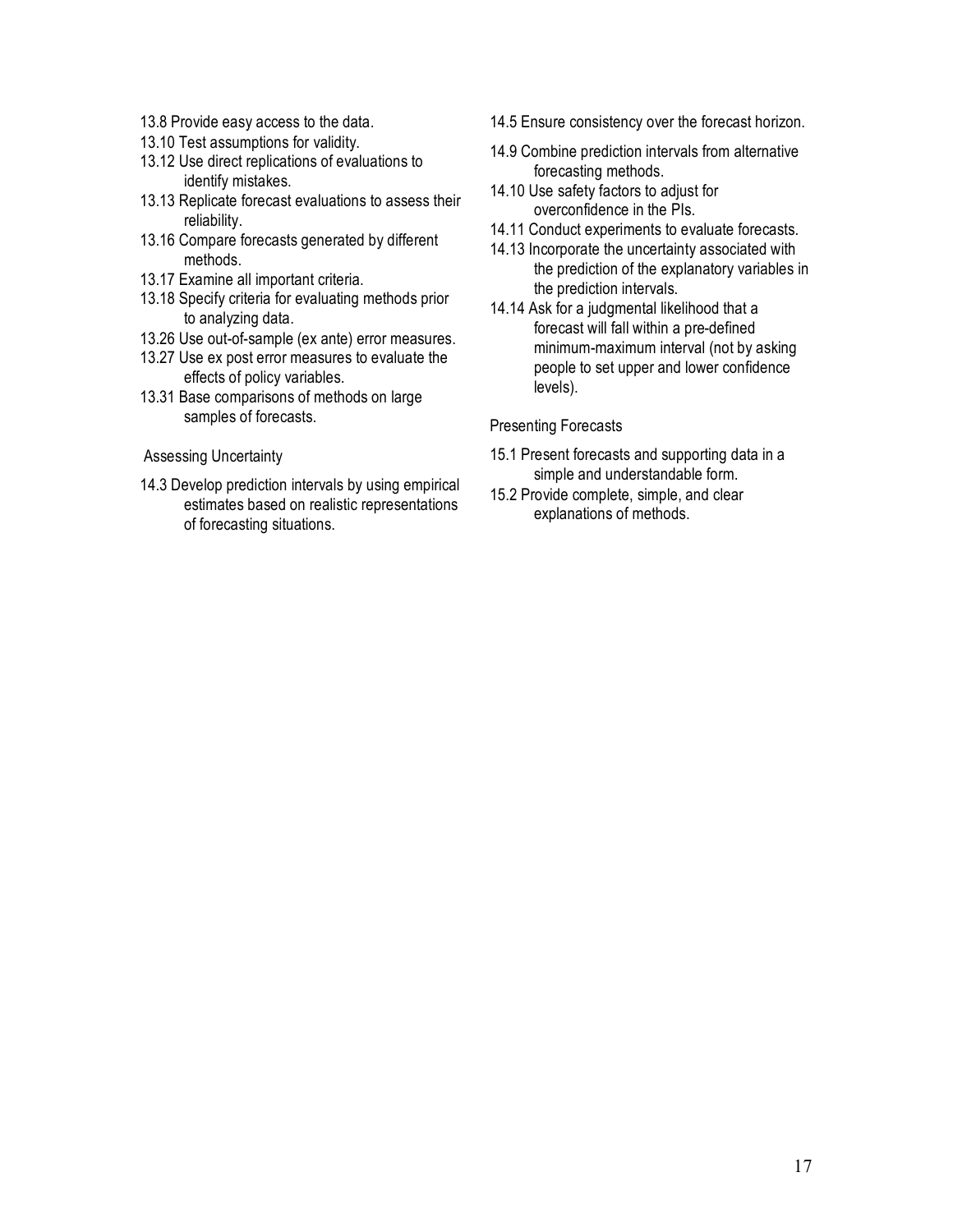## **Table A.6: Principles apparently contravened in H6**

#### Setting Objectives:

- 1.1 Describe decisions that might be affected by the forecasts.
- 1.2 Prior to forecasting, agree on actions to take assuming different possible forecasts.

#### *Structuring the problem:*

- 2.1 Identify possible outcomes prior to making forecasts.
- 2.3 Decompose the problem into parts.

#### *Identifying Data Sources:*

- 3.2 Ensure that the data match the forecasting situation.
- 3.3 Avoid biased data sources.

#### *Collecting Data:*

- 4.2 Ensure that information is reliable and that measurement error is low.
- 4.3 Ensure that the information is valid.

#### *Preparing Data:*

- 5.3 Adjust intermittent series.
- 5.7 Damp seasonal factors for uncertainty
- 5.8 Use graphical displays for data.

#### *Implementing Methods: General*

7.6 Pool similar types of data.

 Implementing Methods: Quantitative Models with Explanatory Variables:

- 10.4 Use theory and domain expertise to estimate or limit the magnitude of relationships.
- 10.8 Apply the same principles to forecasts of explanatory variables.

Evaluating Methods

- 13.4 Describe conditions associated with the forecasting problem.
- 13.9 Provide full disclosure of methods.

#### Assessing Uncertainty

- 14.6 Describe reasons why the forecasts might be wrong.
- 14.7 When assessing PIs, list possible outcomes and assess their likelihoods.
- 14.8 Obtain good feedback about forecast accuracy and the reasons why errors occurred.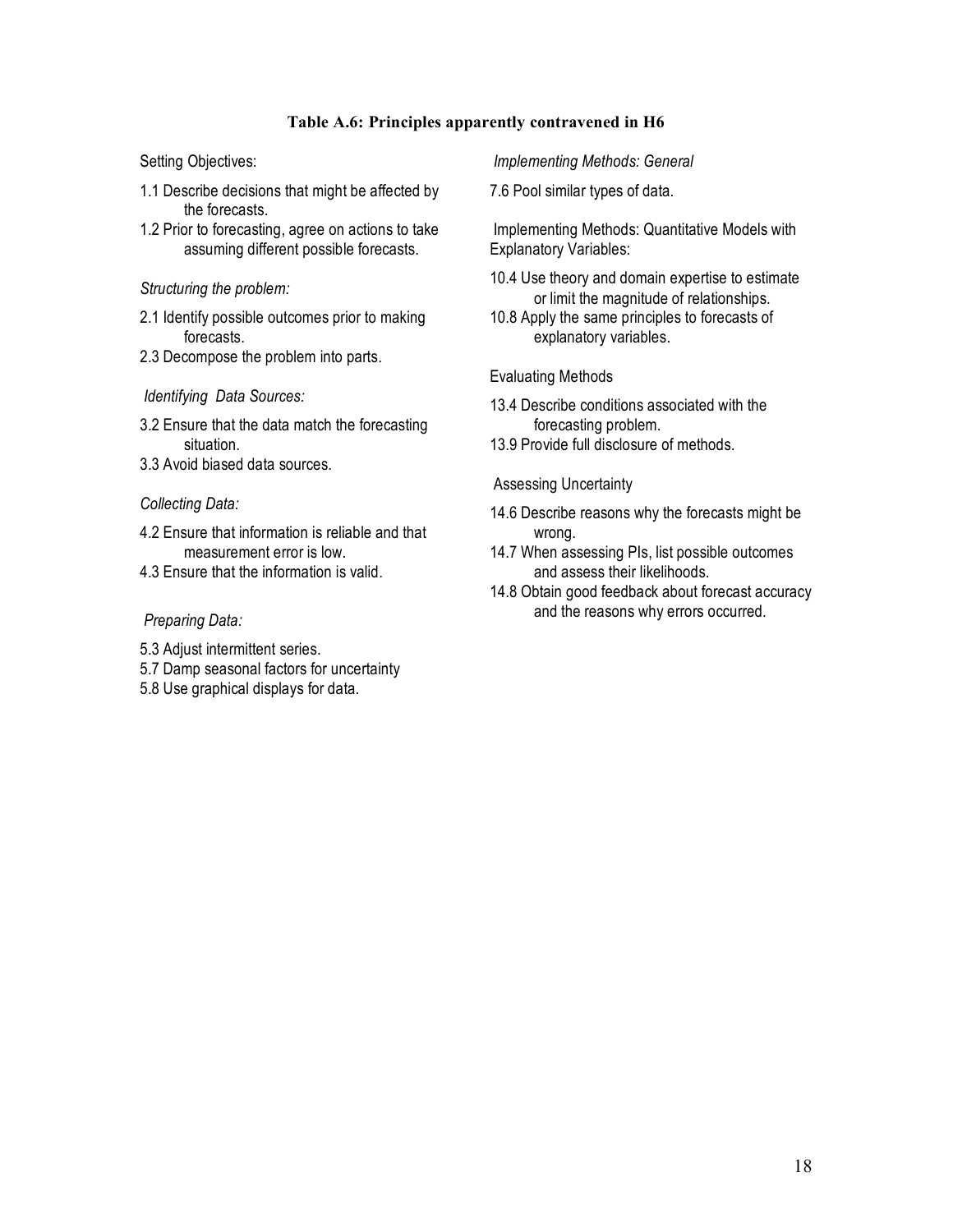## **Table A.7: Principles not rated due to lack of information in H6**

| Setting Objectives: |  |
|---------------------|--|
|---------------------|--|

- 1.5 Obtain decision makers' agreement on methods
- *Structuring the problem:*
- 2.7 Decompose time series by level and trend

## *Identifying Data Sources:*

3.1 Use theory to guide the search for information on explanatory variables

## *Collecting Data:*

- 4.1 Use unbiased and systematic procedures to collect data
- 4.5 Avoid the collection of irrelevant data
- *Preparing Data:*
- 5.1 Clean the data

# *Selecting Methods:*

- 6.4 Use quantitative methods rather than qualitative methods
- 6.5 Use causal methods rather than naive methods if feasible
- 6.9 Assess acceptability and understandability of methods to users
- *Evaluating Methods:*
- 13.11 Test the client's understanding of the methods
- 13.19 Assess face validity

## *Presenting Forecasts:*

15.3 Describe your assumptions

*Learning to Improve Forecasting Procedures:*

- 16.2 Seek feedback about forecasts
- 16.3 Establish a formal review process for forecasting methods
- 16.4 Establish a formal review process to ensure that forecasts are used properly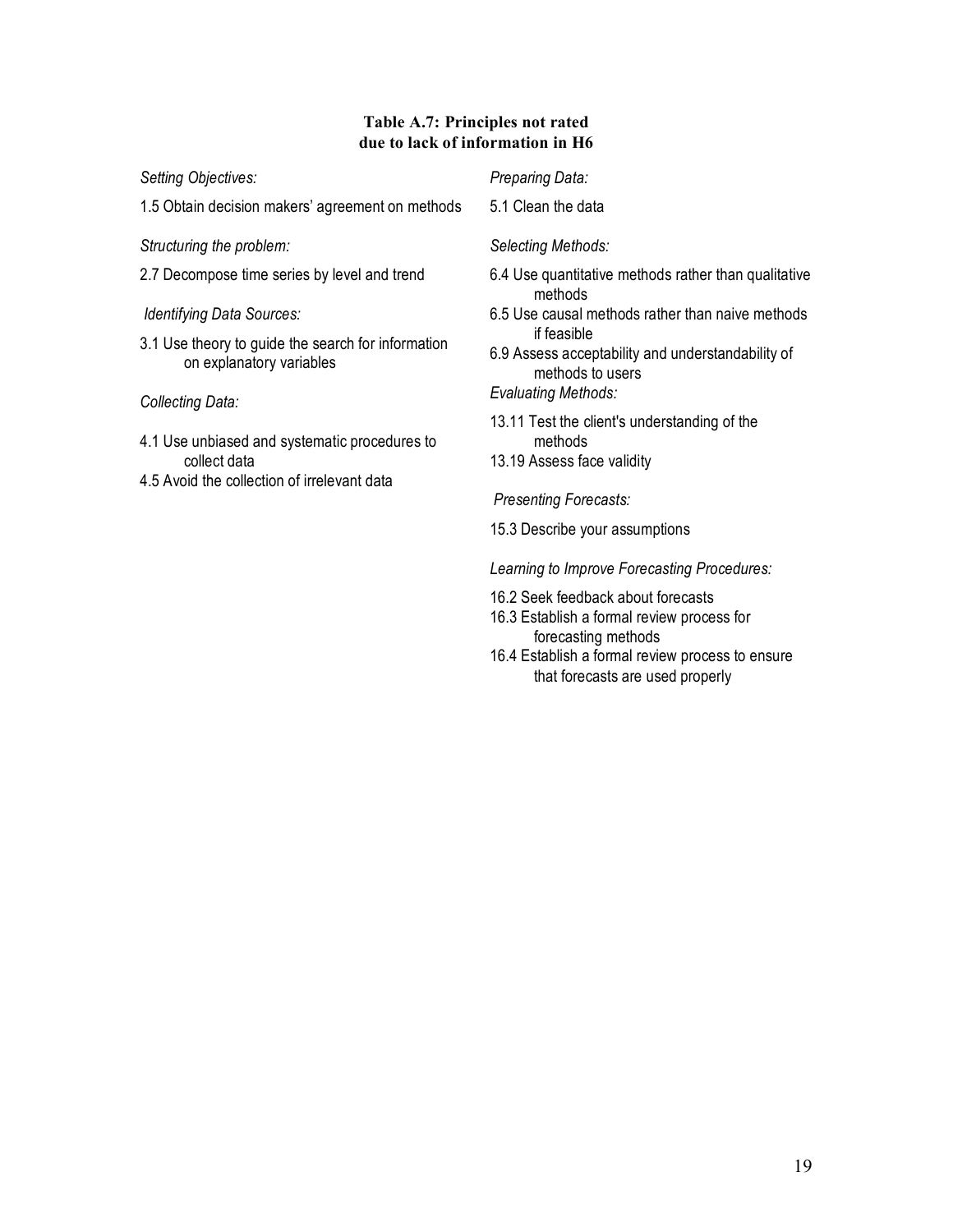# **Table A.8: Principles properly applied or** *apparently properly applied* **in H6**

*Structuring the problem:*

2.2 *Tailor the level of data aggregation (or segmentation) to the decisions.* 

*Collecting data:*

4.6 *Obtain the most recent data.*

*Selecting Methods:*

6.3 Use structured rather than unstructured forecasting methods.

*Implementing Methods: Quantitative Models with Explanatory Variables:* 

10.1 Rely on theory and domain expertise to select causal (or explanatory) variables.

- 10.3 *Rely on theory and domain expertise when specifying directions of relationships*.
- 10.6 *Prepare forecasts for at least two alternative environments.*

*Assessing Uncertainty:* 

- 14.1 *Estimate prediction intervals (PIs).*
- 14.2 *Use objective procedures to estimate explicit prediction intervals*.

*Presenting Forecasts:* 

- 15.4 Present prediction intervals.
- 15.5 *Present forecasts as scenarios.*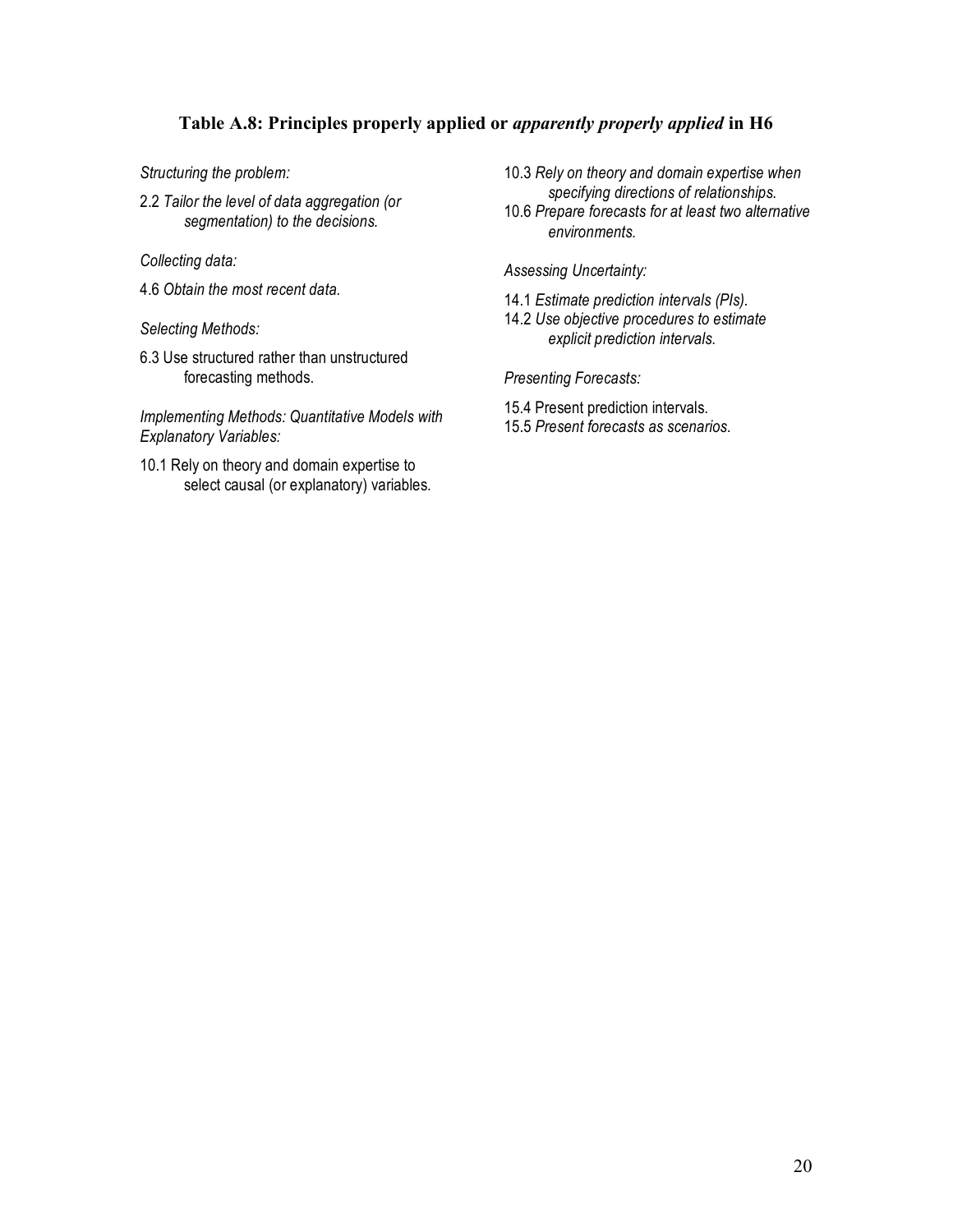# **Acknowledgments**

We thank Don Esslemont, Milton Freeman, Paul Goodwin, Benny Peiser, Orrin Pilkey, Tom Stewart, Mitchell Taylor, and two anonymous reviewers for their comments on earlier drafts. Janice Dow and Kelly Jin provided editorial assistance.

# **References**

- Amstrup, S. C, G. W. Garner, G. M. Durner. 1995. Polar Bears in Alaska. E. T. La Roe, ed. Our Living Resources: A report to the nation on the abundance, distributions, and health of the U.S. plants, animals, and ecosystems. U.S. Department of the Interior-National Biological Sciences, Washington, D.C. 351–353.
- Amstrup, S. C, B. G. Marcot, D. C. Douglas. 2007. Forecasting the rangewide status of polar bears at selected times in the 21st century. Administrative Report, USGS Alaska Science Center, Anchorage, AK.
- Amstrup, S. C., T. L. McDonald, G. M. Durner. 2004. Using satellite radiotelemetry data to delineate and manage wildlife populations. *Wildlife Soc. Bull.* **32** 661–679.
- Amstrup, S. C., T. L. McDonald, I. Stirling. 2001. Polar bears in the Beaufort Sea: A 30-year mark-recapture case history. *J. Agricultural Biol. Environ. Statist.* **6** 221–234.
- Amstrup, S. C., I. Stirling, J. W. Lentfer. 1986. Past and present status of polar bears in Alaska. *Wildlife Soc. Bull.* **14** 241–254.
- Angliss, R. P., R. B. Outlaw. 2007. Alaska marine mammal stock assessments, 2006. Retrieved June 4, 2008, http://www.nmfs.noaa.gov/pr/pdfs/sars/ak2006.pdf.
- Armstrong, J. S. 1978. *Long-Range Forecasting: From Crystal Ball to Computer.* Wiley-Interscience, New York, NY.
- Armstrong, J. S. 1980. The Seer-sucker theory: The value of experts in forecasting. *Tech. Rev.* **83** 16–24 (June-July).
- Armstrong, J. S. 1985. *Long-Range Forecasting: From Crystal Ball to Computer, 2nd ed.* Wiley-Interscience, New York, NY.
- Armstrong, J. S. 2001. *Principles of Forecasting: A Handbook for Researchers and Practitioners*. Kluwer Academic Publishers, Norwell, MA.
- Armstrong, J. S., F. Collopy. 1993. Causal forces: Structuring knowledge for time-series extrapolation. *J. Forecasting* **12** 103–115.
- Bergen, S., G. M. Durner, D. C. Douglas, S. C. Amstrup. 2007. Predicting movements of female Polar bears between summer sea ice foraging habitats and terrestrial denning habitats of Alaska in the 21st century: Proposed methodology and pilot assessment. Administrative Report, USGS Alaska Science Center, Anchorage, AK.
- Brigham-Grette, J., D. M. Hopkins. 1995. Emergent marine record and paleoclimate of the last interglaciation along the Northwest Alaskan coast. *Quaternary Res.* **43** 159–173.
- Cerf, C., V. Navasky. 1998. *The Experts Speak*. Random House, New York, NY.
- DeWeaver, E. 2007. Uncertainty in climate model projections of Arctic sea ice decline: An evaluation relevant to polar bears. Administrative Report, USGS Alaska Science Center, Anchorage, AK.
- Durner, G. M., D. C. Douglas, R. M. Nielson, S. C. Amstrup, T. L. McDonald. 2007. Predicting the future distribution of polar bear habitat in the Polar Basin from resource selection functions applied to 21st century general circulation model projections of sea ice. Administrative Report. USGS Alaska Science Center, Anchorage, AK.
- Dyck, M. G., S. Romberg. 2007. Observations of a wild polar bear (*Ursus maritimus*) successfully fishing Arctic charr (*Salvelinus alpinus*) and Fourhorn sculpin (*Myoxocephalus quadricornis*). *Polar Biol.* **30** 1625–1628.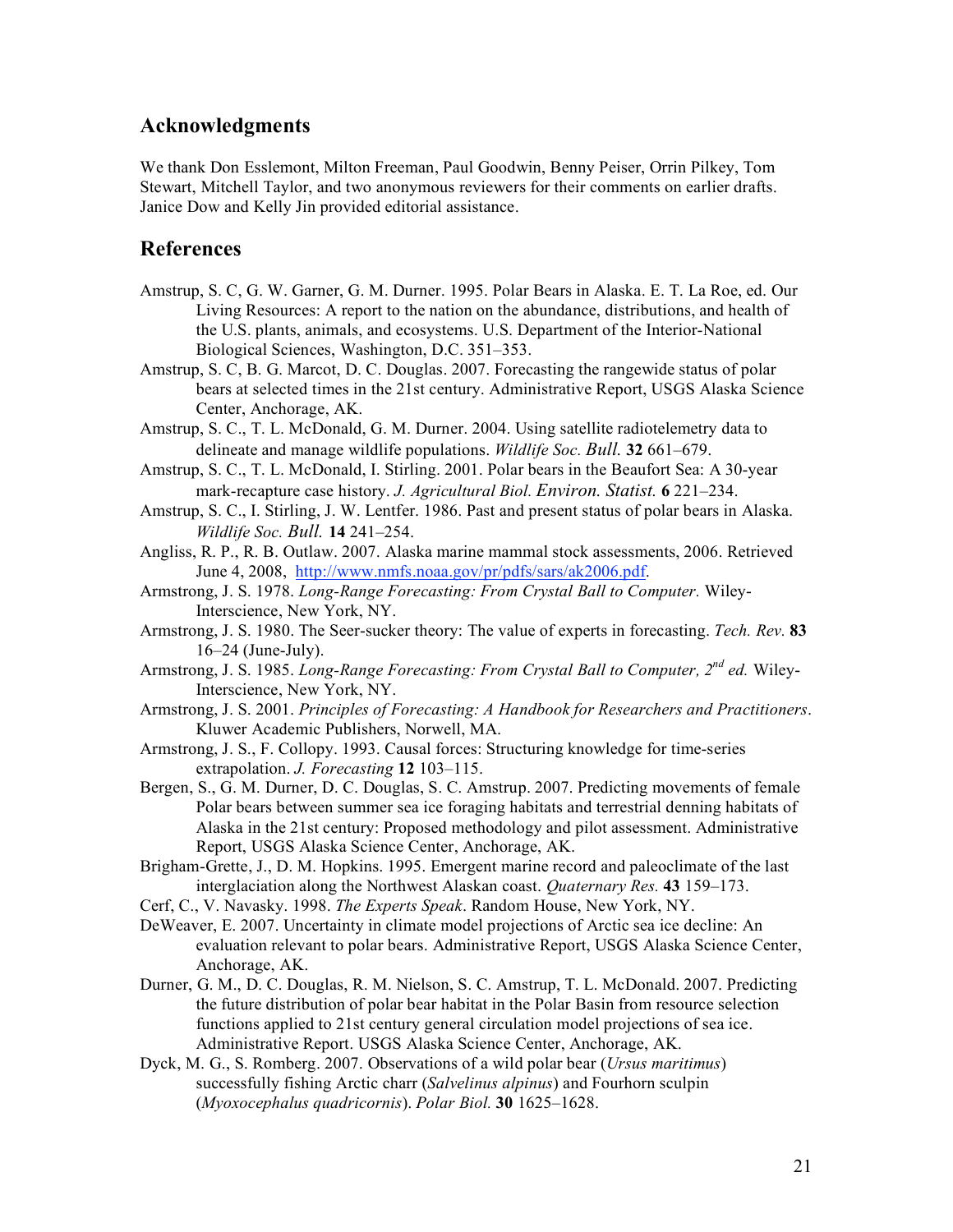- Dyck, M.G., W. Soon, R. K. Baydack, D. R. Legates, S. Baliunas, T. F. Ball, L. O. Hancock. 2007. Polar bears of western Hudson Bay and climate change: Are warming spring air temperatures the "ultimate" survival control factor? *Ecological Complexity* **4** 73–84.
- Green, K. C., J. S. Armstrong. 2007, Global warming: Forecasts by scientists versus scientific forecasts. *Energy and Environ.* **18** 997–1021.
- Hamilton, T. D., J. Brigham-Grette. 1991. The last interglaciation in Alaska: Stratigraphy and paleoecology of potential sites. *Quaternary Internat.* 10–12, 49–71.
- Holloway, G., T. Sou. 2002. Has Arctic sea ice rapidly thinned? *J. of Climate* **15** 1691–1701.
- Hunter, C. M., H. Caswell, M. C. Runge, S. C. Amstrup, E. V. Regehr, I. Stirling. 2007. Polar bears in the Southern Beaufort Sea II: Demography and population growth in relation to sea ice conditions. Administrative Report, USGS Alaska Science Center, Anchorage, AK.
- Melling, H., D. A. Riedel, Z. Gedalof. 2005. Trends in the draft and extent of seasonal pack ice, Canadian Beaufort Sea. *Geophysical Res. Lett.* **32**(24) L24501, doi:10.1029/2005GL024483.
- Nghiem, S.V., I. G. Rigor, D. K. Perovich, P. Clemente-Colon, J. W. Weatherly, G. Neumann. 2007. Rapid reduction of Arctic perennial sea ice. *Geophysical Res. Lett.* **34** L19504, doi:10.1029/2007GL031138.
- Norgaard-Pedersen, N., N. Mikkelsen, S. J. Lassen, Y. Kristoffersen, E. Sheldon. 2007. Reduced sea ice concentrations in the Arctic Ocean during the last interglacial period revealed by sediment cores off northern Greenland. *Paleoceanography* **22** PA1218, doi:10.1029/2006PA001283.
- Obbard, M. E., T. L. McDonald, E. J. Howe, E. V. Regehr, E. S. Richardson. 2007. Trends in abundance and survival for polar bears from Southern Hudson Bay, Canada, 1984-2005. Administrative Report,USGS Alaska Science Center, Anchorage, AK.
- Ogi, M., J. M. Wallace. 2007. Summer minimum Arctic sea ice extent and the associated summer atmospheric circulation. *Geophysical Res. Lett.* **34** L12705, doi:10.1029/2007GL029897.
- Pilkey, O. H., L. Pilkey-Jarvis. 2007. *Useless Arithmetic*. Columbia University Press, New York.
- Prestrud, P., I. Stirling. 1994. The international polar bear agreement and the current status of polar bear conservation. *Aquatic Mammals* **20** 113–124.
- Regehr, E. V., S. C. Amstrup, I. Stirling. 2006. Polar bear population status in the Southern Beaufort Sea. http://pubs.usgs.gov/of/2006/1337/pdf/ofr20061337.pdf. Retrieved November 17, 2006..
- Regehr, E.V., C.M. Hunter, H. Caswell, S. C. Amstrup, I. Stirling. 2007. Polar bears in the Southern Beaufort Sea I: Survival and breeding in relation to sea ice conditions, 2001– 2006. Administrative Report, USGS Alaska Science Center, Anchorage, AK. .
- Richter-Menge, J., J. Overland, A. Proshutinsky, V. Romanovsky, R. Armstrong, J. Morison, S. Nghiem, et al. 2007. State of the climate in 2006: Arctic. *Bull. Amer. Meteorological Soc.* **88** S62–S71.
- Rode, K. D., S. C. Amstrup, E. V. Regehr. 2007. Polar bears in the Southern Beaufort Sea III: Stature, mass, and cub recruitment in relationship to time and sea ice extent between 1982 and 2006. Administrative Report, USGS Alaska Science Center, Anchorage, AK.
- Schnaars, S. P. 1984. Situational factors affecting forecasting accuracy. *J. Marketing Res.* **21** 290–297.
- Schnaars, S. P., R. J. Bavuso. 1986. Extrapolation models on very short-term forecasts. *J. Bus. Res.* **14** 27–36.
- Soon, W., S. Baliunas, S. B. Idso, K.Y. Kondratyev, E. S. Posmentier. 2001. Modeling climatic effects of anthropogenic carbon dioxide emissions: Unknowns and uncertainties. *Climate Res.* **18** 259–275.
- Stempniewicz, L. 2006. Polar bear predatory behaviour toward moulting barnacle geese and nesting glaucous gulls on Spitsbergen. *Arctic* **59** 247–251.